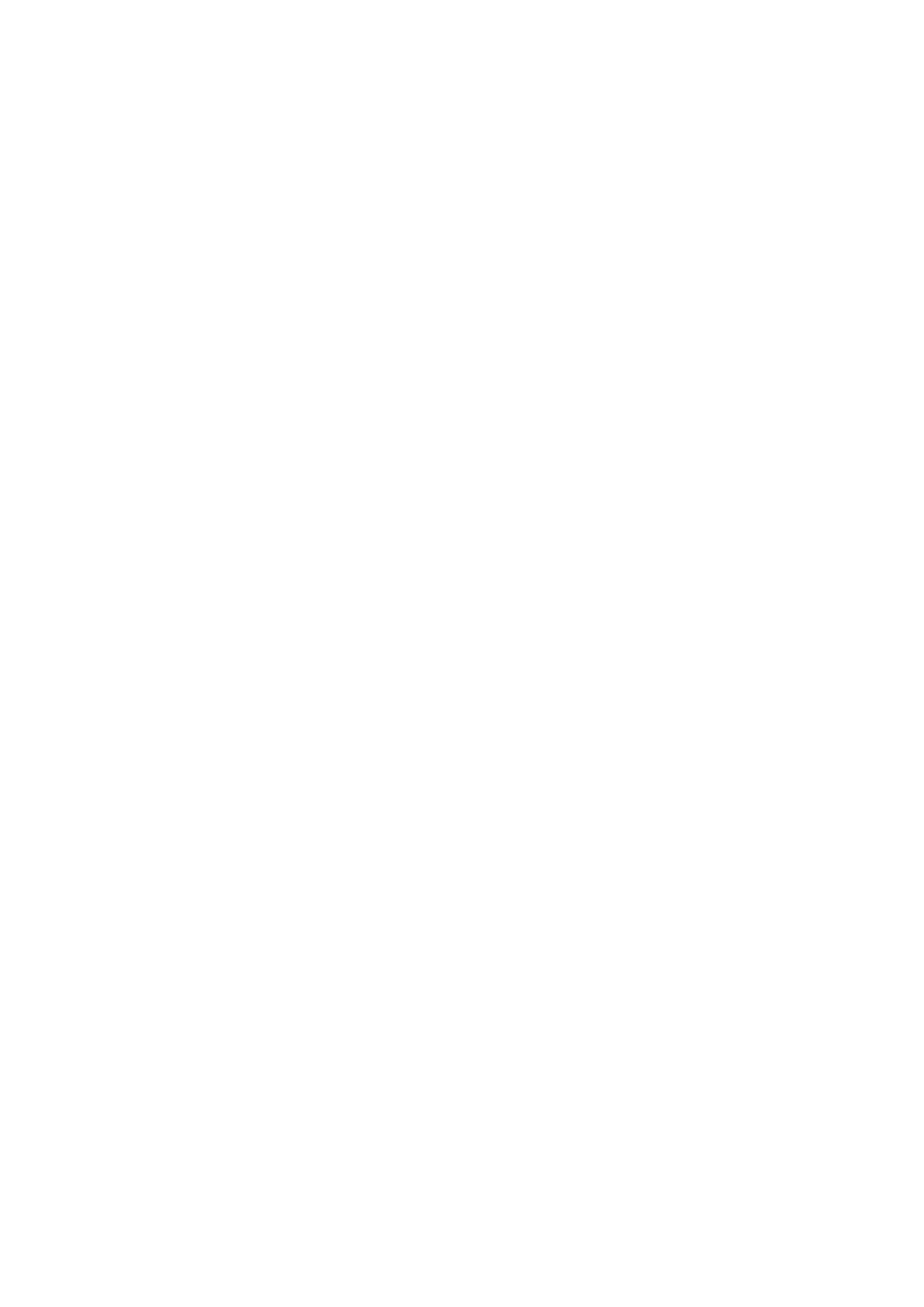## President's Welcome

#### Welcome to the 2019 AVETRA Conference

On behalf of the association Executive, it is my great pleasure to welcome you to the 2019 Australasian Vocational Education and Training Research Association (AVETRA) Conference. We hope you have an informative and pleasant experience.

Our aim has been to present a conference that showcases current research into vocational education being conducted by both academics and practitioners in policy and delivery settings. As such we hope that this research can inform and improve both policy and practice.

As our conference title, *No future for old VET*, indicates these are challenging times for Vocational Education and Training. The world of work is changing. New skills are required and some older skills are disappearing with the continued rise of automation and artificial intelligence. VET institutions have to respond. Research will help make that response more appropriate. But at the same time some familiar problems remain. VET has always played a significant role in helping communities and individuals overcome economic and social disadvantage. Again this remains a focus of research in our sector and is reflected in the first keynote by Professor Shelley Mallet at this conference. This is not just a problem in Australasia. So our other keynote with Karina Veal looks at VET innovations and developments in Asia.

Our conference is one of a number of activities we support. AVETRA has three main publications "A News", "Research Today" and the scholarly "International Journal of Training Research". Besides this event, AVETRA has run a number of other meetings and conferences, some under the "OctoberVET" banner. Thy have included in 2018/2019, the inaugural Practitioner Research Conference held in Melbourne and the Research Forum held in Canberra. Feedback has been positive about the quality and breadth of the presentations at these events. No other voluntary and independent VET professional association in Australia could match this contribution, nor could any independent VET association be so active on social media platforms like Twitter (see @AVETRA1).

If you are not a member of AVETRA – please join to get access to all these publications and networking events.

As President, I am very grateful to my fellow Executive members who are all volunteers and give generously of their precious time in managing AVETRA and putting on this conference. A special mention most go to Professor Michele Simons of Western Sydney University who is a long standing Executive member and, as we are in her institution, our host over the next two days. Western Sydney University The College has been very generous in its support of this conference. I would like to acknowledge the University and The College but especially Michele, Dr Nicolene Murdoch The College CEO and her senior managers Wendy Barker, Anthony Mitri and Anne Murray-Bergan for all the help they have given AVETRA.

Best wishes

**Robin Shreeve** President, AVETRA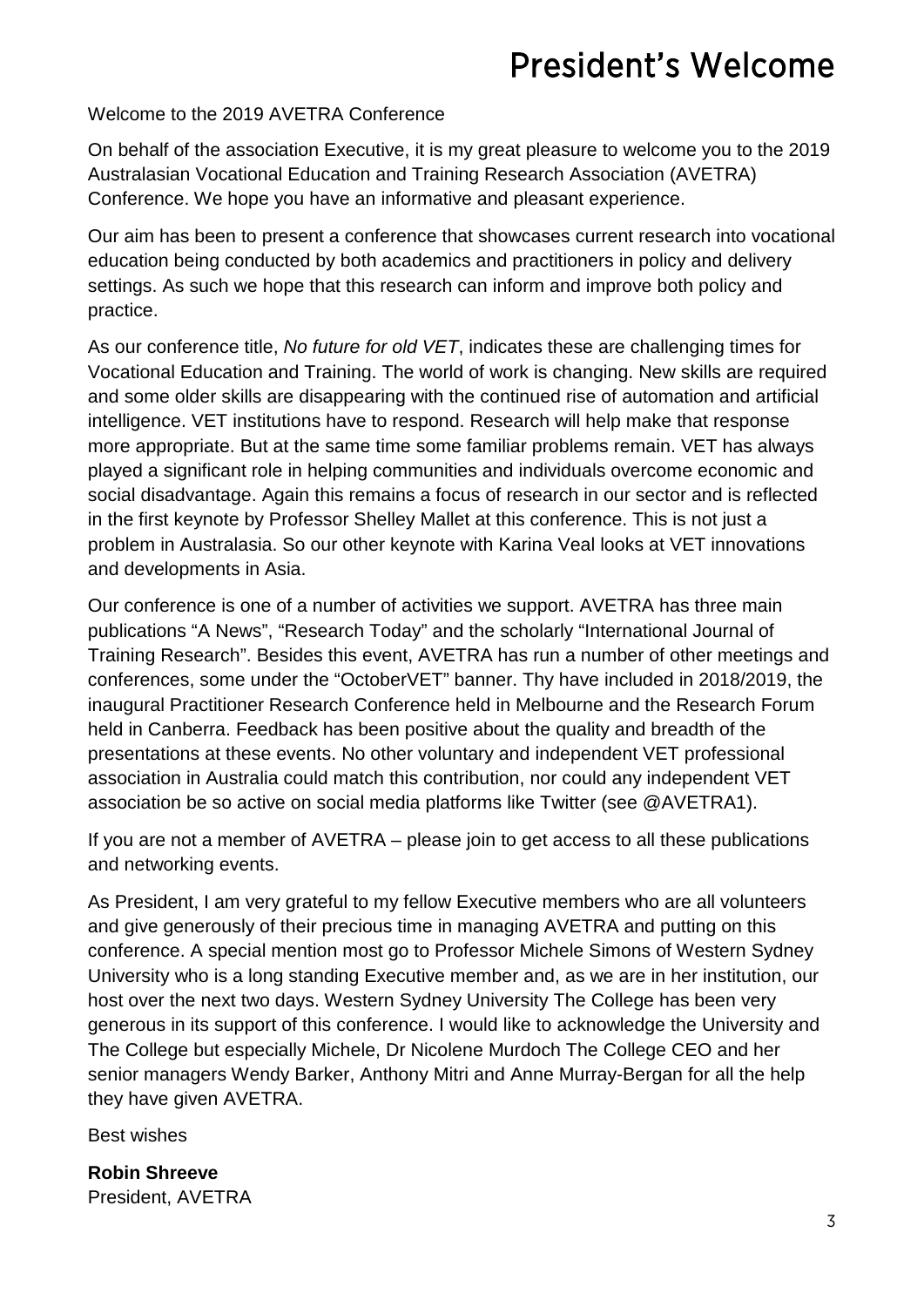## Conference Program

| Monday 17 June 2019 |                                                                                                                            |                                                                 |                                                                                     |  |  |
|---------------------|----------------------------------------------------------------------------------------------------------------------------|-----------------------------------------------------------------|-------------------------------------------------------------------------------------|--|--|
| 8:00am - 9:00am     | Registration Tea and Coffee (Served on Level 9)                                                                            |                                                                 |                                                                                     |  |  |
|                     | Conference Opening including Welcome to Country (Conference Room 3)                                                        |                                                                 |                                                                                     |  |  |
| 9:00am - 10:30am    | Plenary Session 1 (Conference Room 3)                                                                                      |                                                                 |                                                                                     |  |  |
|                     | "Kangan reimagined: enhancing student capabilities to meet the changing nature of work"<br><b>Professor Shelley Mallet</b> |                                                                 |                                                                                     |  |  |
| 10:30am - 11:00am   | Morning Tea (Level 9, Foyer/Balcony)                                                                                       |                                                                 |                                                                                     |  |  |
|                     | <b>Concurrent Research Development Workshops</b>                                                                           |                                                                 |                                                                                     |  |  |
|                     | <b>Conference Room 1</b>                                                                                                   | <b>Conference Room 2</b>                                        | <b>Conference Room 3</b>                                                            |  |  |
| 11:00am - 12:30pm   | Informal discussion among experienced<br>researchers and research users - Mobilisation<br>for the future                   | VOCEDplus for new researchers: avoiding<br>information overload | Introduction to research: the why, what and<br>how of designing a small scale study |  |  |
|                     | <b>Erica Smith</b><br>Llandis Barratt-Pugh                                                                                 | <b>Tracy Gamlin</b>                                             | <b>Kira Clarke</b>                                                                  |  |  |
| 12:30pm - 1:15pm    | Lunch (Level 9, Foyer/Balcony)                                                                                             |                                                                 |                                                                                     |  |  |
|                     | <b>Concurrent Session 1</b>                                                                                                |                                                                 |                                                                                     |  |  |
|                     | <b>Conference Room 1</b>                                                                                                   | <b>Conference Room 2</b>                                        |                                                                                     |  |  |
| 1:15pm - 1:45pm     | Enhancing the experience of students with<br>disability through VET Disability Awareness<br>e-Training                     | Moving beyond training packages: first steps                    |                                                                                     |  |  |
|                     | <b>Jen Cousins</b><br><b>Darlene McLennan</b>                                                                              | <b>Steven Hodge</b><br><b>Hugh Guthrie</b>                      |                                                                                     |  |  |
| 1:45pm - 1:50pm     | Change Rooms                                                                                                               |                                                                 |                                                                                     |  |  |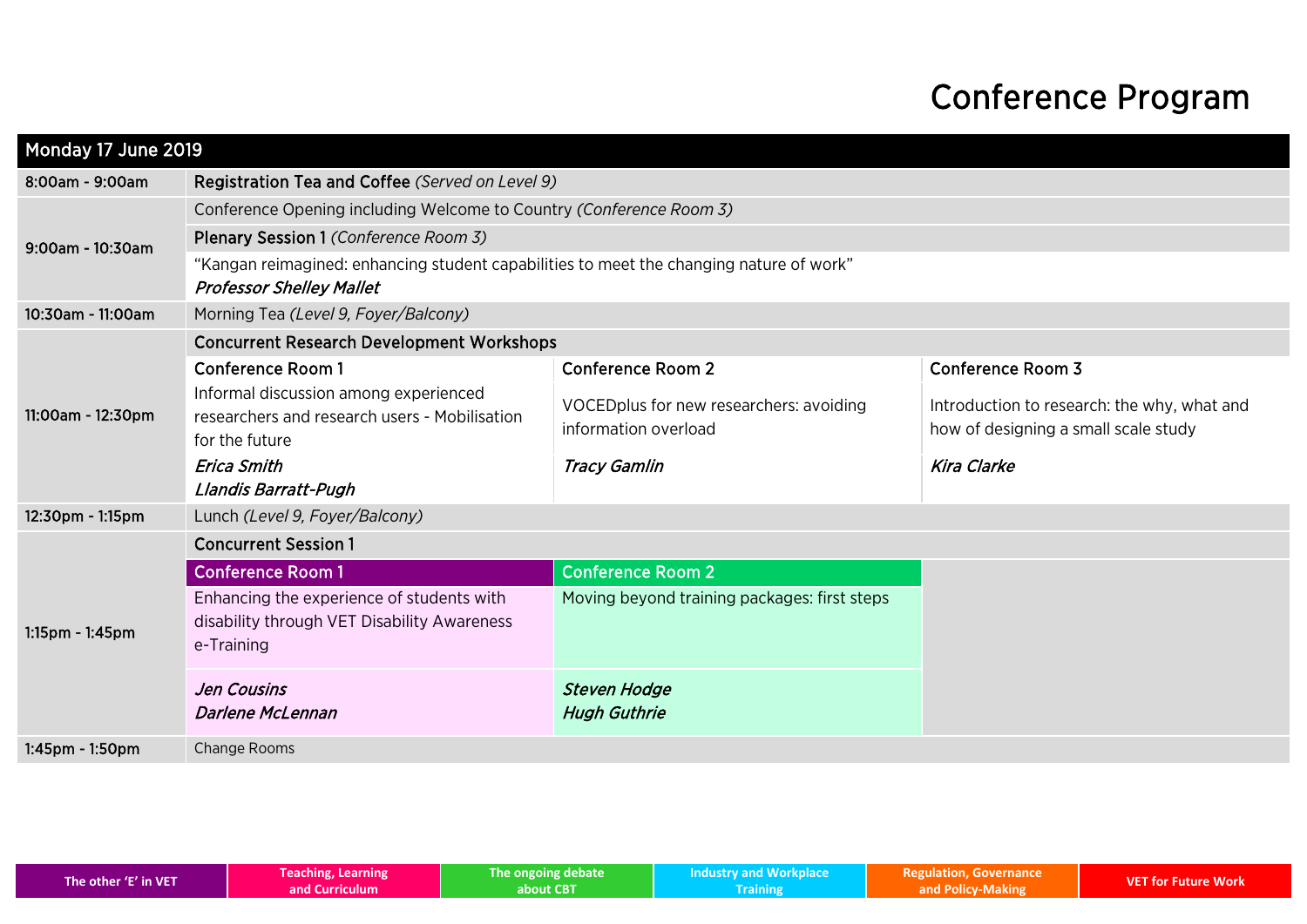|                 | <b>Concurrent Session 2</b>                                                                                       |                                                                                 |                                                                                                                            |  |  |  |
|-----------------|-------------------------------------------------------------------------------------------------------------------|---------------------------------------------------------------------------------|----------------------------------------------------------------------------------------------------------------------------|--|--|--|
|                 | <b>Conference Room 1</b>                                                                                          | <b>Conference Room 2</b>                                                        | <b>Conference Room 4</b>                                                                                                   |  |  |  |
| 1:50pm - 2:20pm | "Not like the others": an enterprise vocational<br>providers view of self and its relationship to<br>others       | Jobs and Education Data Infrastructure                                          | Higher vocational education - how does it<br>inform the relation between tertiary education<br>and labour market outcomes? |  |  |  |
|                 | Helen Keen-Dyer<br><b>Bobby Harreveld</b><br><b>Andrew Short</b><br><b>Wendy Madsen</b>                           | <b>Chris Cockerill</b>                                                          | <b>Susan Webb</b><br><b>Shaun Rawolle</b><br><b>Steven Hodge</b>                                                           |  |  |  |
| 2:20pm - 2:25pm | Change Rooms                                                                                                      |                                                                                 |                                                                                                                            |  |  |  |
|                 | <b>Concurrent Session 3</b>                                                                                       |                                                                                 |                                                                                                                            |  |  |  |
|                 | <b>Conference Room 1</b>                                                                                          | <b>Conference Room 2</b>                                                        | <b>Conference Room 4</b>                                                                                                   |  |  |  |
| 2:25pm - 2:55pm | An Integrated Practical Placement Program:<br>transitioning students with disability into paid<br>employment      | Adult Numeracy research, policy and<br>pedagogy: an agenda for uncertain times? | Competency-based training Australian style:<br>How it exposes VET to risk                                                  |  |  |  |
|                 | Jan Davis<br>Gabrielle Koutoukidis<br><b>Stuart Hunter</b><br>Simone Zelencich<br>Mike O'Brien<br>Debra Kiegaldie | Keiko Yasukawa                                                                  | <b>Erica Smith</b>                                                                                                         |  |  |  |
| 2:55pm - 3:25pm | Afternoon Tea (Level 9, Foyer/Balcony)                                                                            |                                                                                 |                                                                                                                            |  |  |  |
|                 | <b>Concurrent Session 4</b>                                                                                       |                                                                                 |                                                                                                                            |  |  |  |
|                 | <b>Conference Room 1</b>                                                                                          | <b>Conference Room 2</b>                                                        |                                                                                                                            |  |  |  |
| 3:25pm - 3:55pm | Managing VET research studies: learning from<br>experience and reflection for new VET                             | Vocational Education and Training in Australian<br>youth transitions            |                                                                                                                            |  |  |  |
|                 | Llandis Barratt-Pugh                                                                                              | <b>Kira Clarke</b>                                                              |                                                                                                                            |  |  |  |
| 4:00pm - 5:00pm | <b>AVETRA AGM (Conference Room 3)</b>                                                                             |                                                                                 |                                                                                                                            |  |  |  |
| 5:00pm - 6:00pm | Networking Reception including tribute to Dr Gregor Ramsey by Dr Karen Whittingham (Level 9, Foyer/Balcony)       |                                                                                 |                                                                                                                            |  |  |  |
| 6:00pm          | Meet in foyer to join other delegates for networking over dinner at nearby restaurants in Parramatta              |                                                                                 |                                                                                                                            |  |  |  |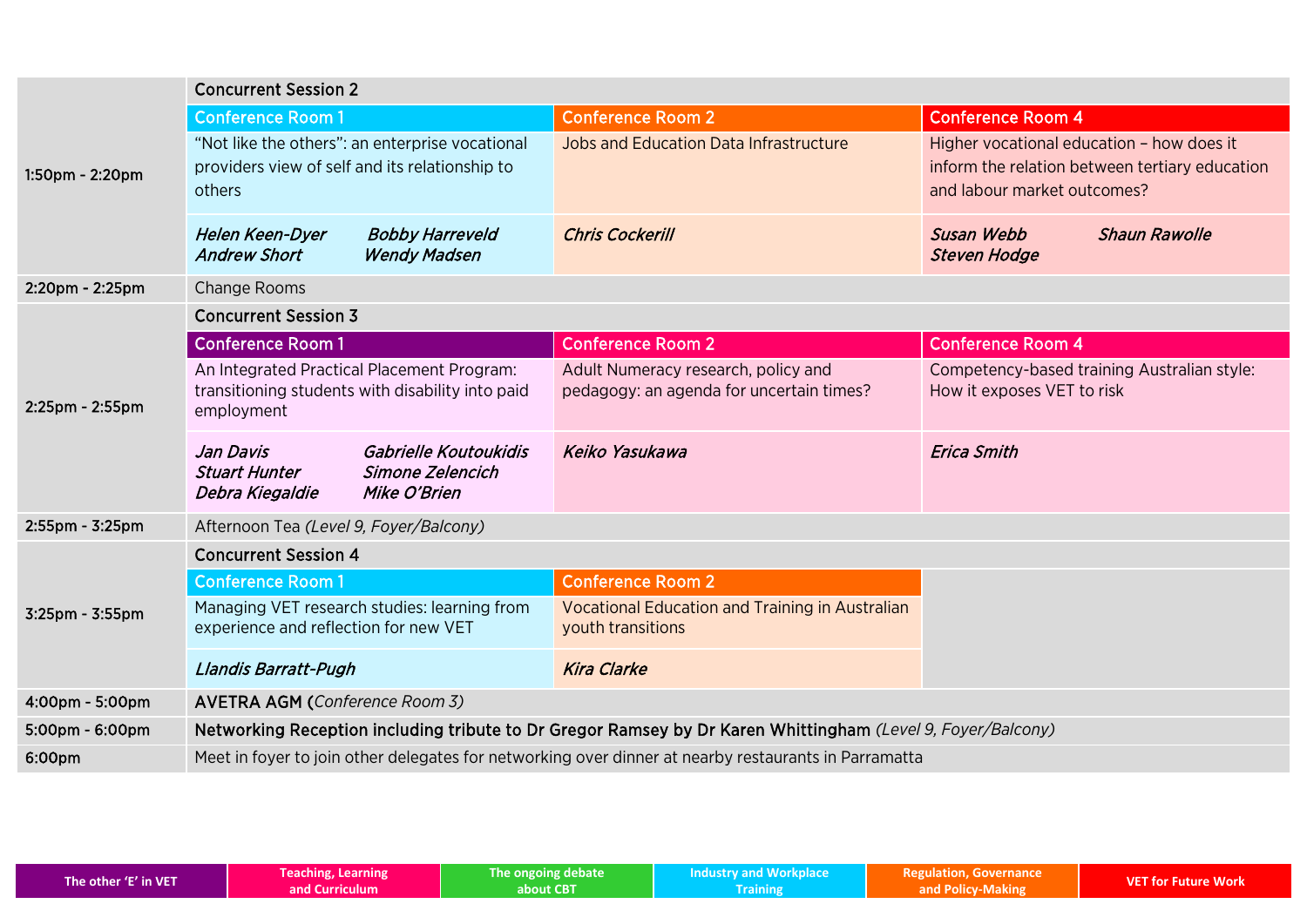## Conference Program

| Tuesday 18 June 2019 |                                                                                   |                    |                                                                                          |                                              |  |                                                                                                         |                                                  |
|----------------------|-----------------------------------------------------------------------------------|--------------------|------------------------------------------------------------------------------------------|----------------------------------------------|--|---------------------------------------------------------------------------------------------------------|--------------------------------------------------|
| 8:00am - 8:40am      | Registration Tea and Coffee (Served on Level 9)                                   |                    |                                                                                          |                                              |  |                                                                                                         |                                                  |
|                      | Welcome to Day 2                                                                  |                    |                                                                                          |                                              |  |                                                                                                         |                                                  |
| 8:45am - 10:00am     | Plenary Session 2 (Conference Room 3)                                             |                    |                                                                                          |                                              |  |                                                                                                         |                                                  |
|                      | No Future for Old VET: Trends and Innovations in Asia<br>Ms Karina Veal           |                    |                                                                                          |                                              |  |                                                                                                         |                                                  |
|                      | <b>Concurrent Session 5</b>                                                       |                    |                                                                                          |                                              |  |                                                                                                         |                                                  |
|                      | <b>Conference Room 1</b>                                                          |                    | <b>Conference Room 2</b>                                                                 |                                              |  | <b>Conference Room 4</b>                                                                                |                                                  |
| 10:05am - 10:35am    | Youth employment, social enterprise and VET<br>for Sustainable Development        |                    | legal service industry                                                                   | Online learning for paraprofessionals in the |  | a rapidly changing workforce'                                                                           | 'The student as researcher: preparing people for |
|                      | <b>Peter Kelly</b>                                                                |                    | Cynthia Martell-Stark<br>Gemma Piercy                                                    |                                              |  | <b>Henry Pook</b>                                                                                       |                                                  |
| 10:35pm - 11:00am    | Morning Tea (Level 9, Foyer/Balcony)                                              |                    |                                                                                          |                                              |  |                                                                                                         |                                                  |
|                      | <b>Concurrent Session 6</b>                                                       |                    |                                                                                          |                                              |  |                                                                                                         |                                                  |
|                      | <b>Conference Room 1</b>                                                          |                    | <b>Conference Room 2</b>                                                                 |                                              |  | <b>Conference Room 4</b>                                                                                |                                                  |
| 11:00am - 11:30am    | The role of VET Diplomas in a contested tertiary<br>system: past, present, future |                    | The Future of Work in Queensland to 2030 -<br>Evolution or revolution?                   |                                              |  | Individualised Learning Approach<br>(The Three Ps)                                                      |                                                  |
|                      | <b>Damian Oliver</b><br><b>Hannah McIntosh</b><br>Joseph Cho<br>Janaka Biyanwila  |                    | <b>Brett Hall</b>                                                                        |                                              |  | <b>Shayne Baker</b>                                                                                     |                                                  |
| 11:30am - 11:35am    | <b>Change Rooms</b>                                                               |                    |                                                                                          |                                              |  |                                                                                                         |                                                  |
|                      | <b>Concurrent Session 7</b>                                                       |                    |                                                                                          |                                              |  |                                                                                                         |                                                  |
|                      | <b>Conference Room 1</b>                                                          |                    | <b>Conference Room 2</b>                                                                 |                                              |  | <b>Conference Room 4</b>                                                                                |                                                  |
| 11:35am - 12:05pm    | Teacher vs. Trainers: Distinctive Practices in<br><b>Tourism and Hospitality</b>  |                    | Making a difference or making a dollar?<br>Intermediary organisations in apprenticeships |                                              |  | <b>Vocational Education and Training in Schools:</b><br>enabling opportunity or reproducing inequality? |                                                  |
|                      | <b>Rajiv Gulshan</b>                                                              |                    | <b>Erica Smith</b>                                                                       |                                              |  | <b>Kira Clarke</b>                                                                                      |                                                  |
| The other 'E' in VET | Teaching, Learning                                                                | The ongoing debate |                                                                                          | <b>Industry and Workplace</b>                |  | <b>Regulation, Governance</b>                                                                           | <b>VET for Future Work</b>                       |
|                      | and Curriculum                                                                    | about CBT          |                                                                                          | <b>Training</b>                              |  | and Policy-Making                                                                                       |                                                  |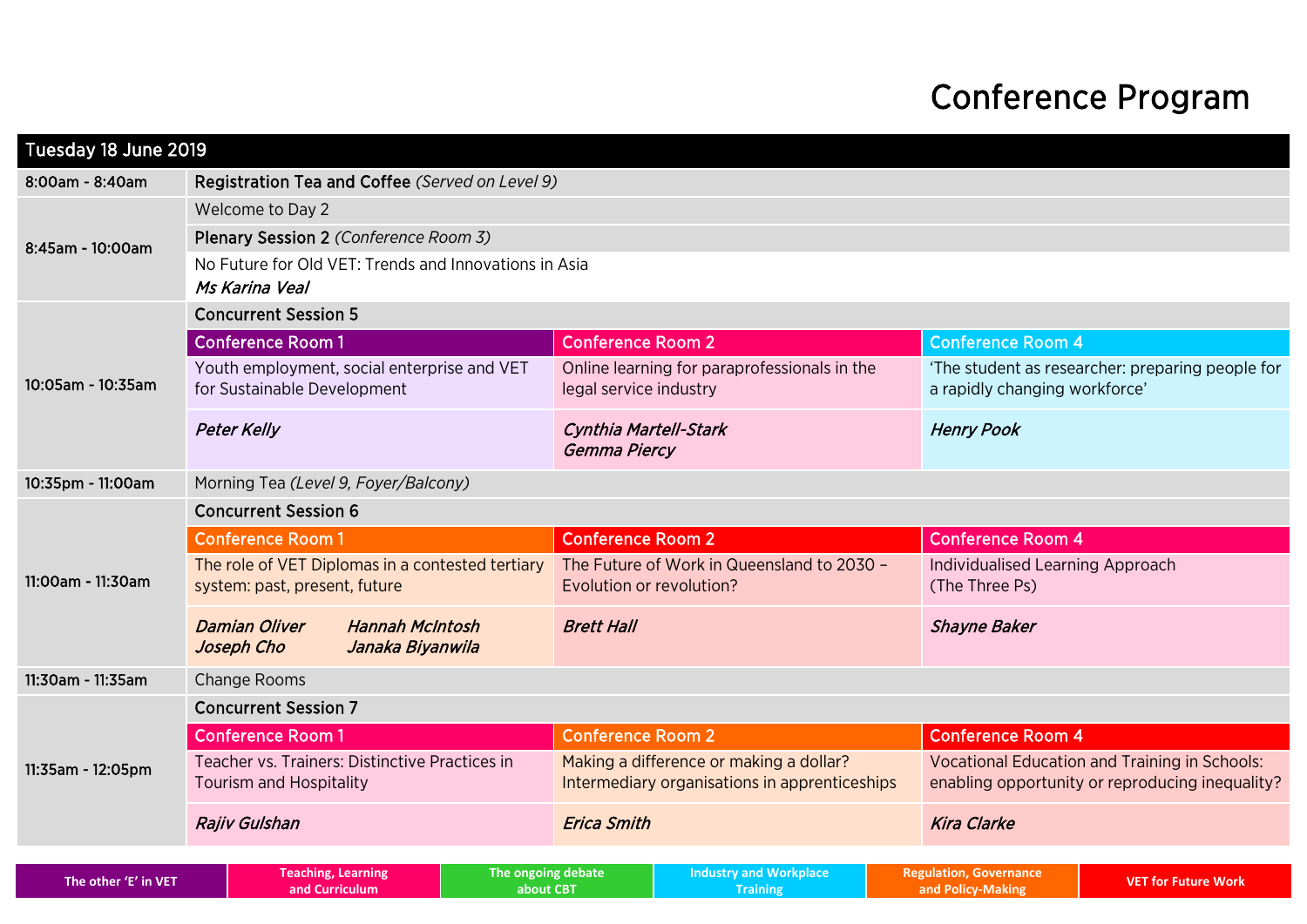| 12:05pm - 12:45pm     | Lunch (Level 9, Foyer/Balcony)                                                                                                                                                                                                                                     |                                                                                 |  |
|-----------------------|--------------------------------------------------------------------------------------------------------------------------------------------------------------------------------------------------------------------------------------------------------------------|---------------------------------------------------------------------------------|--|
| $12:45$ pm - 1:15pm   | <b>Concurrent Session 8</b>                                                                                                                                                                                                                                        |                                                                                 |  |
|                       | <b>Conference Room 1</b>                                                                                                                                                                                                                                           | <b>Conference Room 2</b>                                                        |  |
|                       | Vocational Teacher Professional Development -<br>Is Micro learning the key to effective blended<br>models of Distance Education                                                                                                                                    | <b>Towards a Fairer and Equitable Funding Model</b><br>for Vocational Education |  |
|                       | Tania Teese<br>Annemaree Gibson<br>Chris Ho                                                                                                                                                                                                                        | Adil M. Abbas                                                                   |  |
| $1:15$ pm - $1:20$ pm | Change Rooms                                                                                                                                                                                                                                                       |                                                                                 |  |
|                       | Panel - VET's response to Future Work (Conference Room 3)                                                                                                                                                                                                          |                                                                                 |  |
| $1:20$ pm - $2:50$ pm | Panel Convenor: Robin Shreeve, President AVETRA<br>Megan Lilly - Australian Industry Group<br>Dr Caroline Smith - Queensland Department of State Development<br>Professor Erica Smith - Personal Chair in Vocational Education and Training, Federation University |                                                                                 |  |
|                       | Conference Close (Conference Room 3)                                                                                                                                                                                                                               |                                                                                 |  |
| $2:50$ pm - $3:15$ pm | <b>Robin Shreeve</b><br>President, AVETRA                                                                                                                                                                                                                          |                                                                                 |  |

| The other 'E' in VET | <b>Teaching, Learning</b> | The ongoing debate | <b>Industry and Workplace</b> | <b>Regulation, Governance</b> | <b>VET for Future Work</b> |
|----------------------|---------------------------|--------------------|-------------------------------|-------------------------------|----------------------------|
|                      | and Curriculum            | about CBT          |                               | and Policy-Making             |                            |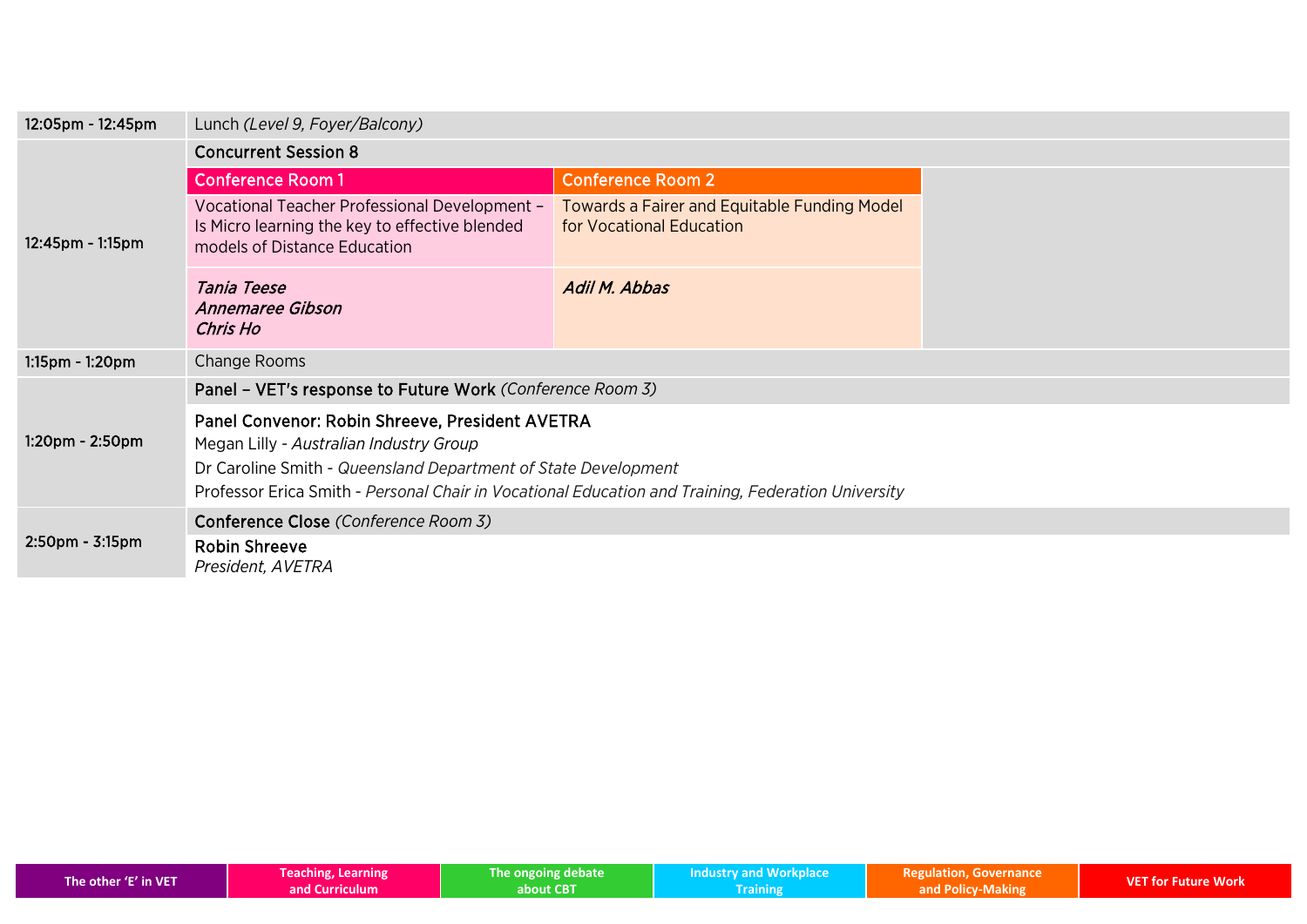## ABSTRACTS

#### Streams

The AVETRA Conference is seeking abstracts relevant to the following streams:

- **→** The other 'E' in VET
- **→** Teaching, Learning and Curriculum
- **→** The ongoing debate about CBT
- **→** Industry and workplace training
- **→** Regulation, governance and policy-making
- **→** VET for future work

#### Workshops

| W01 | Introduction to research: the why, what and how of designing a small scale study (Kira<br>Clarke)                                                                           | 10              |
|-----|-----------------------------------------------------------------------------------------------------------------------------------------------------------------------------|-----------------|
| W02 | VOCED plus for new researches: avoiding information overload <i>(Tracy Gamlin)</i>                                                                                          | 10              |
| W03 | Informal discussion among experienced researchers and research users - Mobilisation for<br>the future (Erica Smith and Llandis Barratt-Pugh)                                | 10              |
|     | <b>Research Papers</b>                                                                                                                                                      |                 |
| 1.  | Enhancing the experience of students with disability through VET Disability Awareness e-<br>Training (Jen Cousins   Darlene McLennan)                                       | 11              |
| 2.  | Moving beyond training packages: first steps (Steven Hodge   Hugh Guthrie)                                                                                                  | 12 <sup>2</sup> |
| 3.  | "Not like the others": an enterprise vocational providers view of self and its relationships to<br>others (Andrew Short   Bobby Harreveld   Helen Keen-Dyer   Wendy Madsen) | 13              |
| 4.  | Jobs and Education Data Infrastructure <i>(Chris Cockerill)</i>                                                                                                             | 14              |
| 5.  | Higher vocational education – how does it inform the relation between tertiary education                                                                                    | 15              |

and labour market outcomes? (Susan Webb | Steven Hodge | Shaun Rawolle)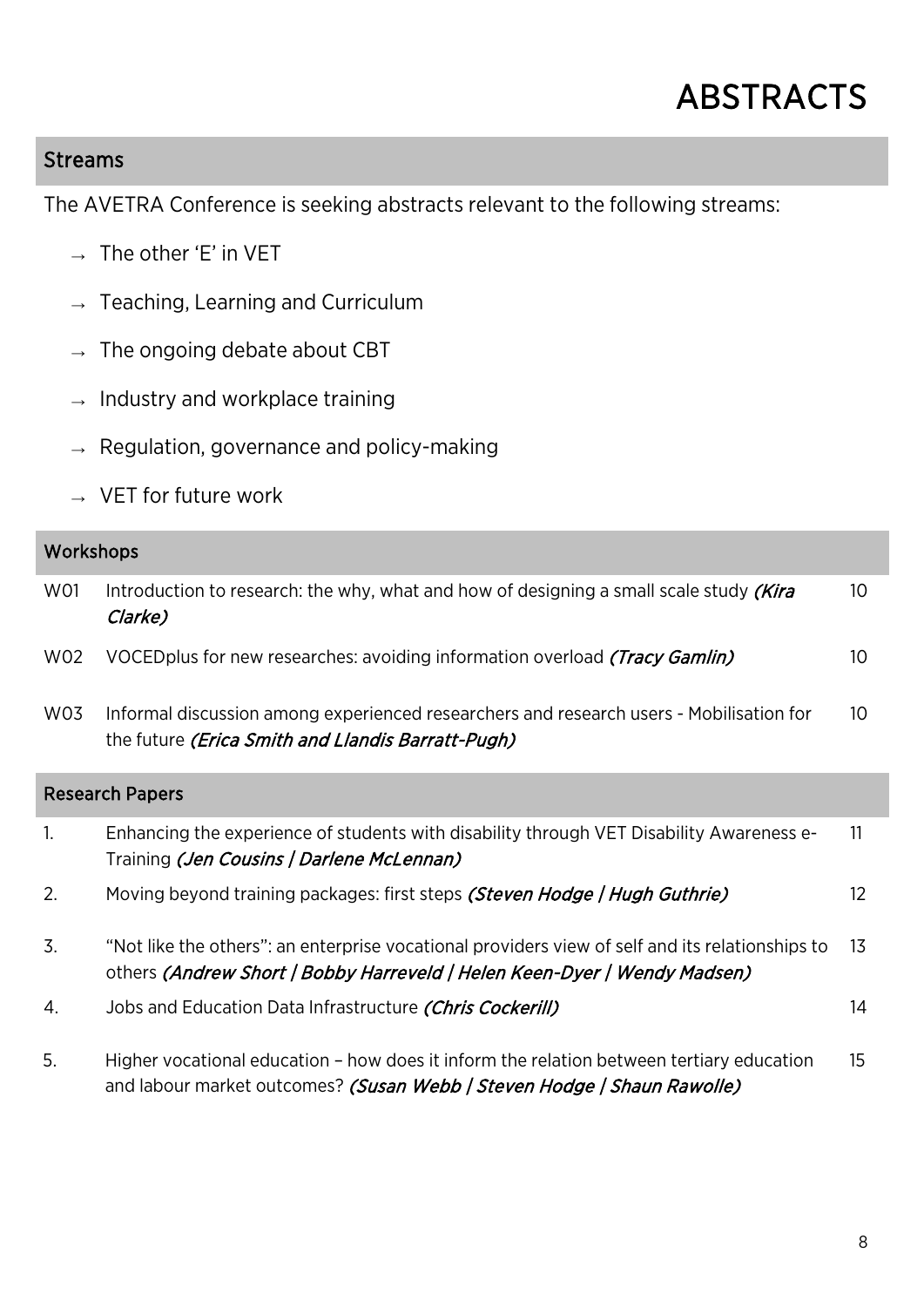#### Research Papers

| 6.  | An Integrated Practical Placement Program: transitioning students with disability into paid<br>employment (Jan Davis   Stuart Hunter   Debra Kiegaldie   Gabrielle Koutoukidis  <br>Simone Zelencich   Mike O'Brien) | 16 |
|-----|----------------------------------------------------------------------------------------------------------------------------------------------------------------------------------------------------------------------|----|
| 7.  | Adult Numeracy research, policy and pedagogy: an agenda for uncertain times? (Keiko<br>Yasukawa)                                                                                                                     | 17 |
| 8.  | Competency-based training Australian style: How it exposes VET to risk (Erica Smith)                                                                                                                                 | 18 |
| 9.  | Managing VET research studies: learning from experience and reflection for new VET<br>(Llandis Barratt-Pugh)                                                                                                         | 19 |
| 10. | Vocational Education and Training in Australian youth transitions (Kira Clarke)                                                                                                                                      | 20 |
| 11. | Youth employment, social enterprise and VET for Sustainable Development (Peter Kelly)                                                                                                                                | 21 |
| 12. | Online learning for paraprofessionals in the legal service industry (Cynthia Martell-Stark)<br>Gemma Piercy)                                                                                                         | 22 |
| 13. | 'The student as a researcher: preparing people for a rapidly changing workforce' ( <i>Henry</i><br>Pook)                                                                                                             | 23 |
| 14. | The role of VET Diplomas in a contested tertiary system: past, present, future <i>(Damian</i> )<br>Oliver   Joseph Cho   Hannah McIntosh   Janaka Biyanwila)                                                         | 24 |
| 15. | The Future of Work in Queensland to 2030 - Evolution or revolution? (Brett Hall)                                                                                                                                     | 25 |
| 16. | Individualised Learning Approach (The Three Ps) (Shayne Baker)                                                                                                                                                       | 26 |
| 17. | Teacher vs. Trainers: Distinctive Practices in Tourism and Hospitality (Rajiv Gulshan)                                                                                                                               | 27 |
| 18. | Making a difference or making a dollar? Intermediary organisations in apprenticeships<br>(Erica Smith)                                                                                                               | 28 |
| 19. | Vocational Education and Training in Schools: enabling opportunity or reproducing<br>inequality? (Kira Clarke)                                                                                                       | 29 |
| 20. | Vocational Teacher Professional Development – is Micro learning the key to effective<br>blended models of Distance Education (Tania Teese / Annemaree Gibson / Chris Ho)                                             | 30 |
| 21. | Towards a Fairer and Equitable Funding Model for Vocational Education (Adil M. Abbas)                                                                                                                                | 31 |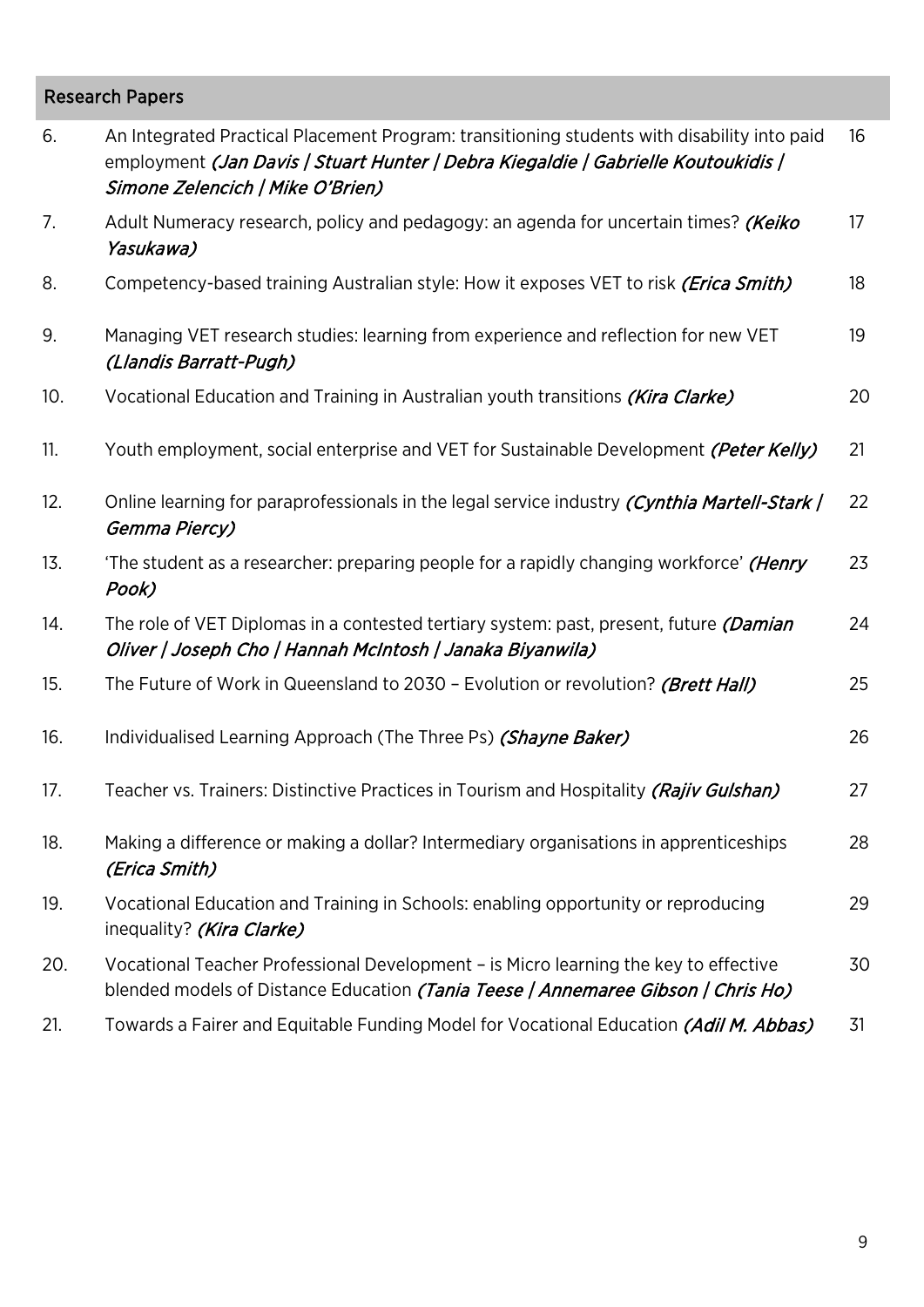## Workshop Details Monday 17 June 2019

Workshop 1

#### Introduction to research: the why, what and how of designing a small scale study

| <b>Kira Clarke</b> |                   |  |
|--------------------|-------------------|--|
| Time               | 11:00am - 12:30pm |  |

Room Conference Room 3

This workshop, designed for new and emerging researchers, includes an introduction to the research process and will guide participants through the process of shaping a research problem, designing a research question and identifying possible research methods and data collection techniques. Participants will be provided with resources and templates for planning a small scale research study and the workshop will include an opportunity to discuss and refine a research idea. This is an interactive workshop and participants are encouraged to bring a device (tablet/laptop).

| Workshop 2                                                                                                                                                                                                                              |                                                               |  |  |  |
|-----------------------------------------------------------------------------------------------------------------------------------------------------------------------------------------------------------------------------------------|---------------------------------------------------------------|--|--|--|
|                                                                                                                                                                                                                                         | VOCED plus for new researchers: avoiding information overload |  |  |  |
| <b>Tracy Gamlin</b>                                                                                                                                                                                                                     |                                                               |  |  |  |
| Time                                                                                                                                                                                                                                    | 11:00am - 12:30pm                                             |  |  |  |
| Room                                                                                                                                                                                                                                    | Conference Room 2                                             |  |  |  |
| This workshop is designed for anyone undertaking research in the VET sector. It will provide an overview of the<br>extensive information available in VOCED plus. You'll learn how to effectively search VOCED plus to discover current |                                                               |  |  |  |

and past research, policy, and practice, from Australia and overseas. The workshop will also reveal how to find relevant information using enhanced resources such as the Pod Network, the VET Knowledge Bank, the 'Glossary of VET', and 'Focus on...'.

#### Workshop 3

Informal discussion among experienced researchers and research users – Mobilisation for the future

#### Erica Smith and Llandis Barratt-Pugh

**Time** 11:00am - 12:30pm Room Conference Room 1

This workshop is designed for researchers and research users (government, VET sector and industry) to discuss the current state of VET research, the major projects that are being undertaken, the big issues that need researching, existing datasets that can be used (including NCVER data), links with overseas researchers, and the ways in which the research workforce in VET might be better mobilised and utilised. The discussion will be free-ranging and will produce some concrete strategies for the future - or at least the next twelve months.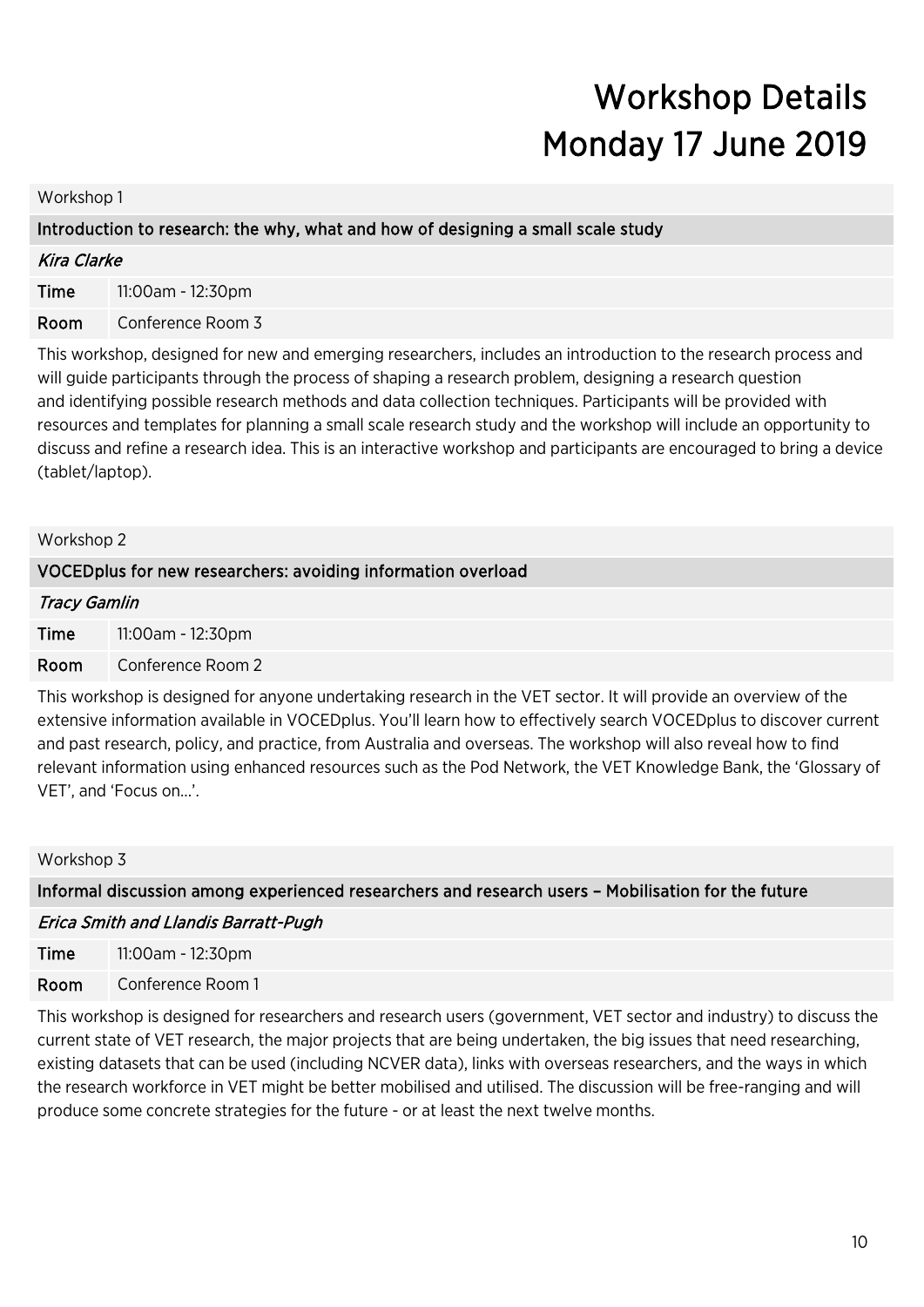## Abstract Details Monday 17 June 2019

#### Concurrent Session 1

Enhancing the experience of students with disability through VET Disability Awareness e-Training

Jen Cousins, TAFE SA | Darlene McLennan, NDCO

| <b>Time</b> | $1:15$ pm – $1:45$ pm              |
|-------------|------------------------------------|
|             | <b>Stream</b> The other 'E' in VET |
|             | <b>Room</b> Conference Room 1      |

In a fast paced technologically driven world, expectations that learners are tech savvy, switched on for eLearning with preferences for self-paced education prevail. Potentially a view based on assumptions that all learners have the same digital capacity, needs and requirements, and that existing delivery and assessment methodologies are effective in responding to diverse individual needs (Gillet-Swan, 2017).

Increased use of eLearning in the VET Sector, as an efficient and effective way to provide a range of training to a diverse cohort of students, has not always been based on good educational design (Belaya, 2018). While eLearning may have made it more possible for many students with disability to participate in tertiary education, it has also posed a significant number of issues affecting successful participation (Kent, 2016).

The 2017-2018 Australian Industry and Skills Committee project about the Inclusion of People with Disability in VET, identified that students with disability continue to experience low participation rates, and poor educational experiences and outcomes. This research recognised that VET Practitioners have had training in meeting individual needs, but minimal education about how to effectively respond to and effectively support students with disability.

As VET practitioners play a significant role in ensuring positive educational outcomes, they need ongoing capability building opportunities about inclusive educational design and modes of delivery.

The *VET Disability Awareness eTraining project,* is research led training for VET Practitioners about the obligations and responsibilities of the Disability Standards for Education, strategies to address them, approaches to inherent requirements and reasonable adjustments, and how to develop more accessible delivery and assessment tools.

This session will outline identified key issues and practice considerations, information about the eTraining modules, and how they can be used to build capabilities to enhance VET practice, and ultimately improve the learning journey for students with disability.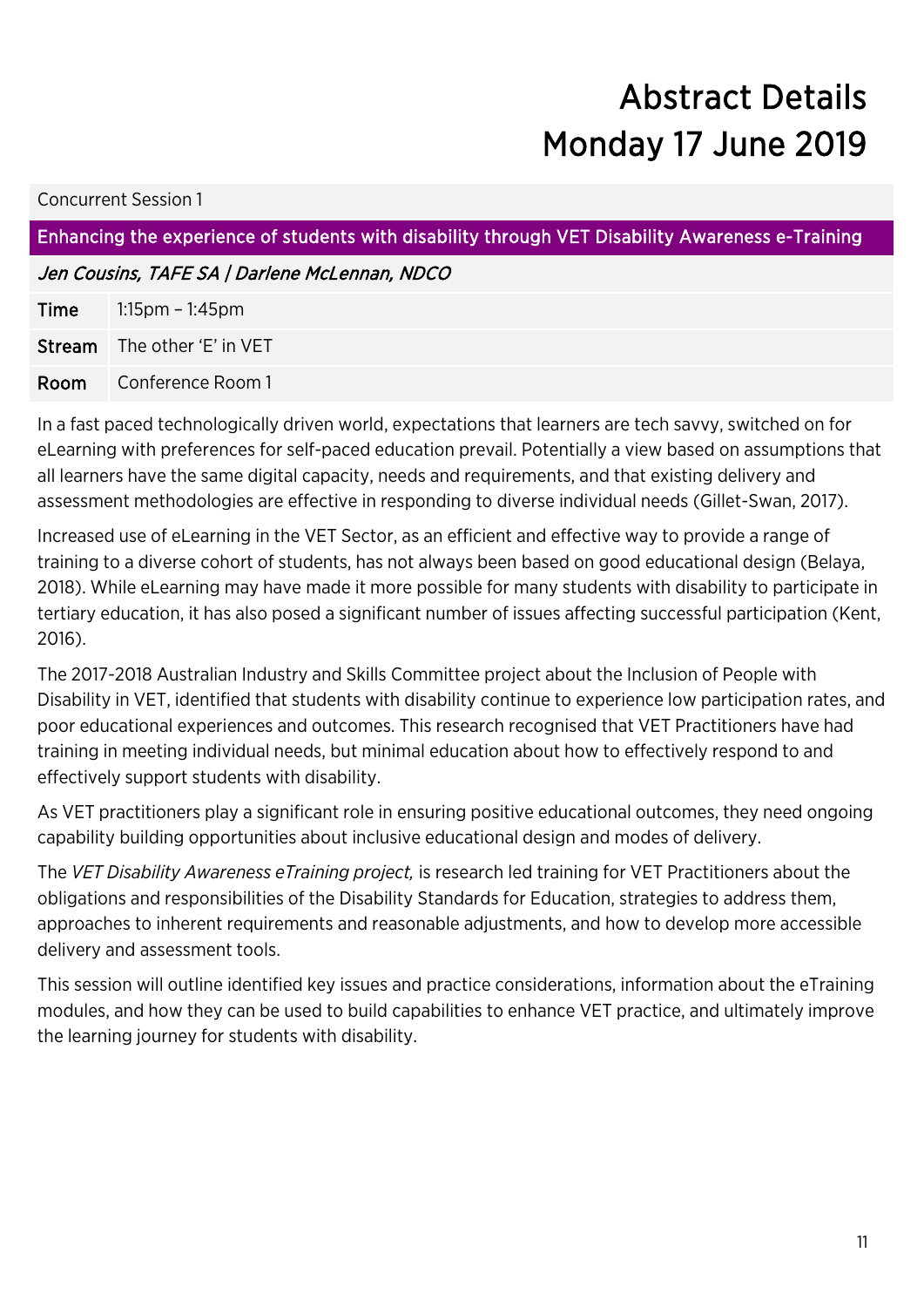#### Moving beyond training packages: first steps

#### Steven Hodge, Griffith University | Hugh Guthrie, Griffith University

Time 1:15pm – 1:45pm

Stream The ongoing debate about CBT

Room Conference Room 2

At present training packages are one of the central pillars underpinning VET in Australia. However, these packages and their development and review processes are not without their critics. In the context of debate about the future of VET, questions must be asked about the role of training packages in any transformation. In this paper two basic questions are raised and need to be addressed. The first is about the processes and structures through which industry bodies and governments control training package design and use. If training packages are to evolve or be superseded questions need to be asked about the effectiveness of the development and implementation processes and the roles and influence of government and industry in particular. The paper argues that a set of principles are needed that can guide shifts in the context surrounding training packages as the latter change and improvement in process is sought. The second question and more broad question is about the place of curriculum in future VET. Training packages are currently based on a competency-based training (CBT) model. The paper weighs up the case for CBT's continued influence in future VET and reviews alternative models and principles that might inform any shift away from its present competency-based foundation. The principles and models considered in the paper are proposed to inform debate about changes to VET that are likely to inevitable in any preconceived tertiary sector seeking parity of esteem for all its component parts.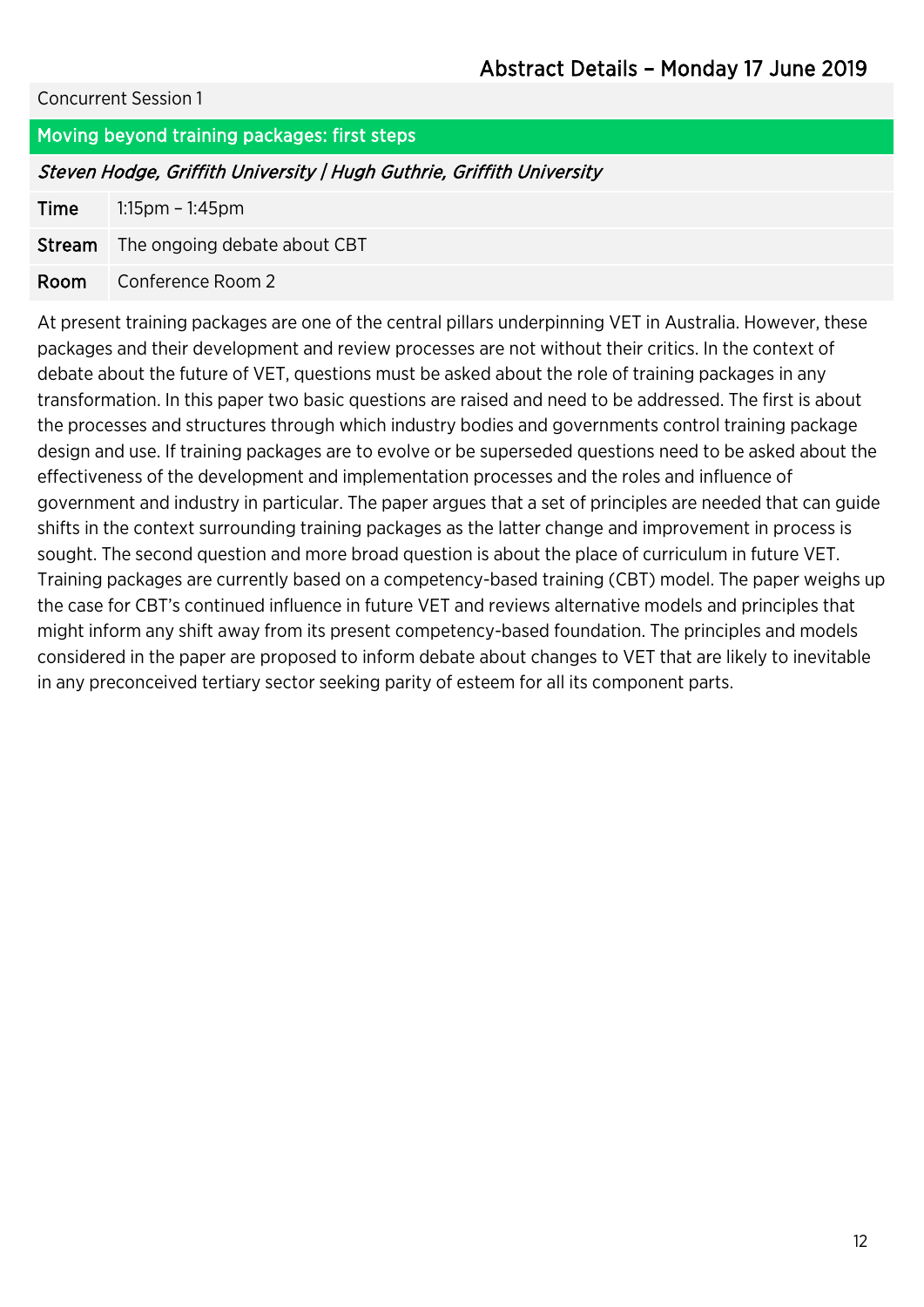#### "Not like others": an enterprise vocational providers view of self and its relationship to others

Andrew Short, Queensland Fire & Emergency Services | Bobby Harreveld, CQ University Australia | Helen Keen-Dyer, CQ University | Wendy Madsen, CQ University Australia

| <b>Time</b> | 1:50pm – 2:20pm                           |
|-------------|-------------------------------------------|
|             | <b>Stream</b> Industry Workplace Training |
| Room        | Conference Room 1                         |

This paper reports an aspect of recent doctoral research which explored the Fire and Emergency Services (FES) industry training context. Specifically, it focuses on the paramilitary heritage of FES and explores the implications of that for FES-education and training now and into the future.

FES agencies and their personnel are operating in an increasingly complex and changing environment and in response, the FES peak body is looking toward models of education and training that are inclusive of both Vocational Education and Training (VET), currently delivered through enterprise registered training organisation (ERTO) mechanisms, and Higher Education (HE). While efforts to advance a VET-HE FES model are progressing, little research exists presently about FES education and training and thereby little empirical work exists to support the efforts of the industry. Using an instrumental case study design, this research explored the nature of the FES education and training environment and from this, its points of nexus with HE and HE providers. The case study was conducted in the Queensland FES context and data were collected via semi-structured interviews (n=8), current and archival documents (n=63), field notes taken during observations of the FES learning environment (n=31 hours) and a one-day participatory workshop (n=14 participants and 26 artefacts).

The research found the paramilitary heritage of FES is inextricably linked to Queensland FES operations as an ERTO, and importantly, the particularities of FES delivered VET. Paramilitary rituals and protocols permeate all aspects of education and training: being paramilitary means strictly adhering to 'the FES way', that is, the norms, rituals and protocols even in the enactment of education and training. These highly specific and codified ways differentiate FES from other providers and enactments of education and training, and while this differentiation is valued by FES, this research found it gives rise to significant points of discontinuity or discord.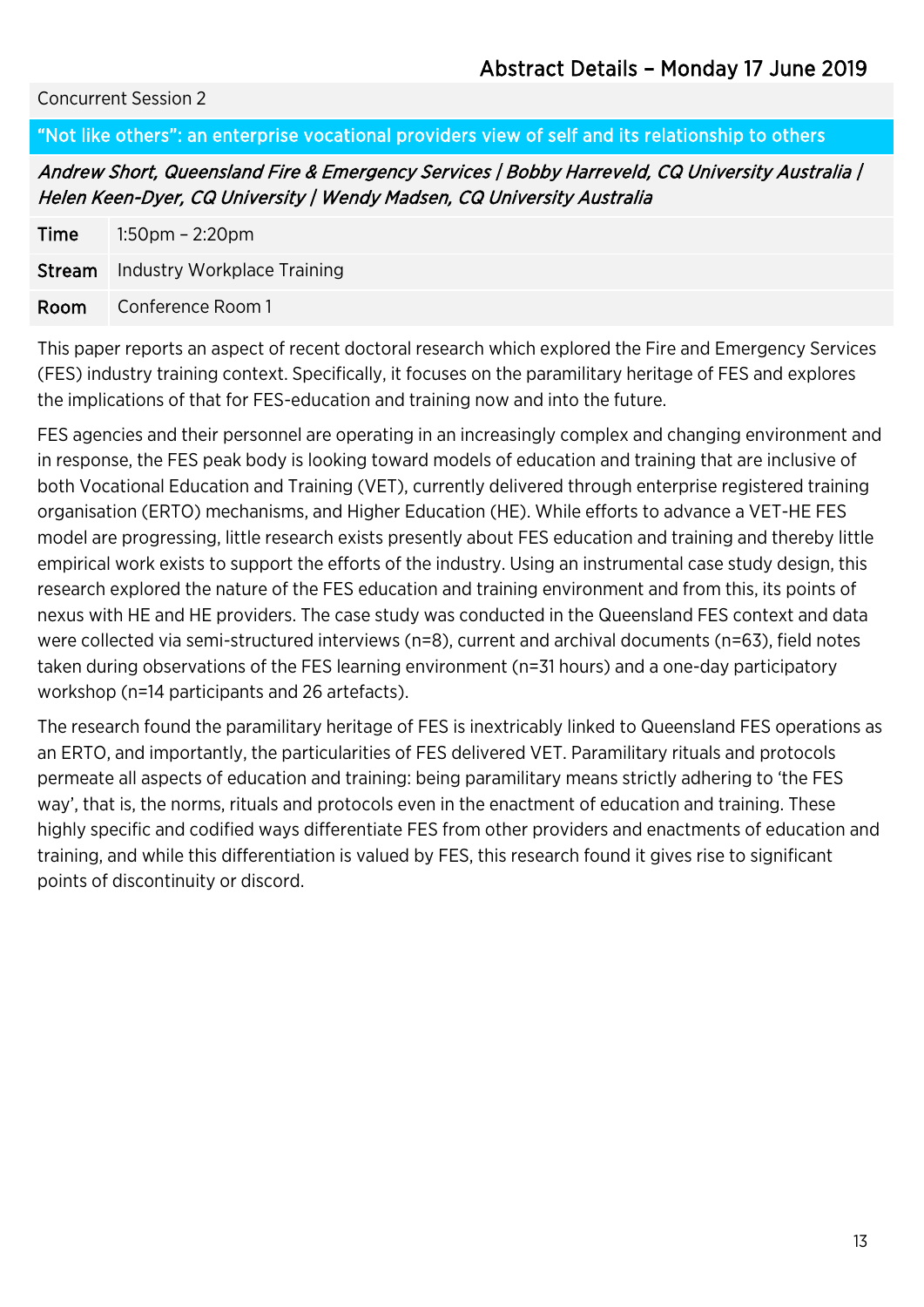#### Jobs and Education Data Infrastructure

#### Chris Cockerill, Australian Government Department of Education and Training

Time 1:50pm – 2:20pm

Stream Regulation, Governance and Policy Making

Room Conference Room 2

Recognising the new data analytic techniques available, the Department of Jobs and Small Business together with the Department of Education and Training have started to develop a data engine which brings together information from a number of sources to answer labour market questions from a number of users on skills in demand, jobs and education.

The first public interface of the data engine will be available in July 2019 through the Skills Transferability Tool (STT) on Job Outlook. The tool will identify a user's skill profile through their previous work experience and identify occupations with similar skill requirements, present any skills gaps and provide suggestions on how to bridge their skills gap through further education or work experience.

This presentation will give an overview of the approach and progress to date.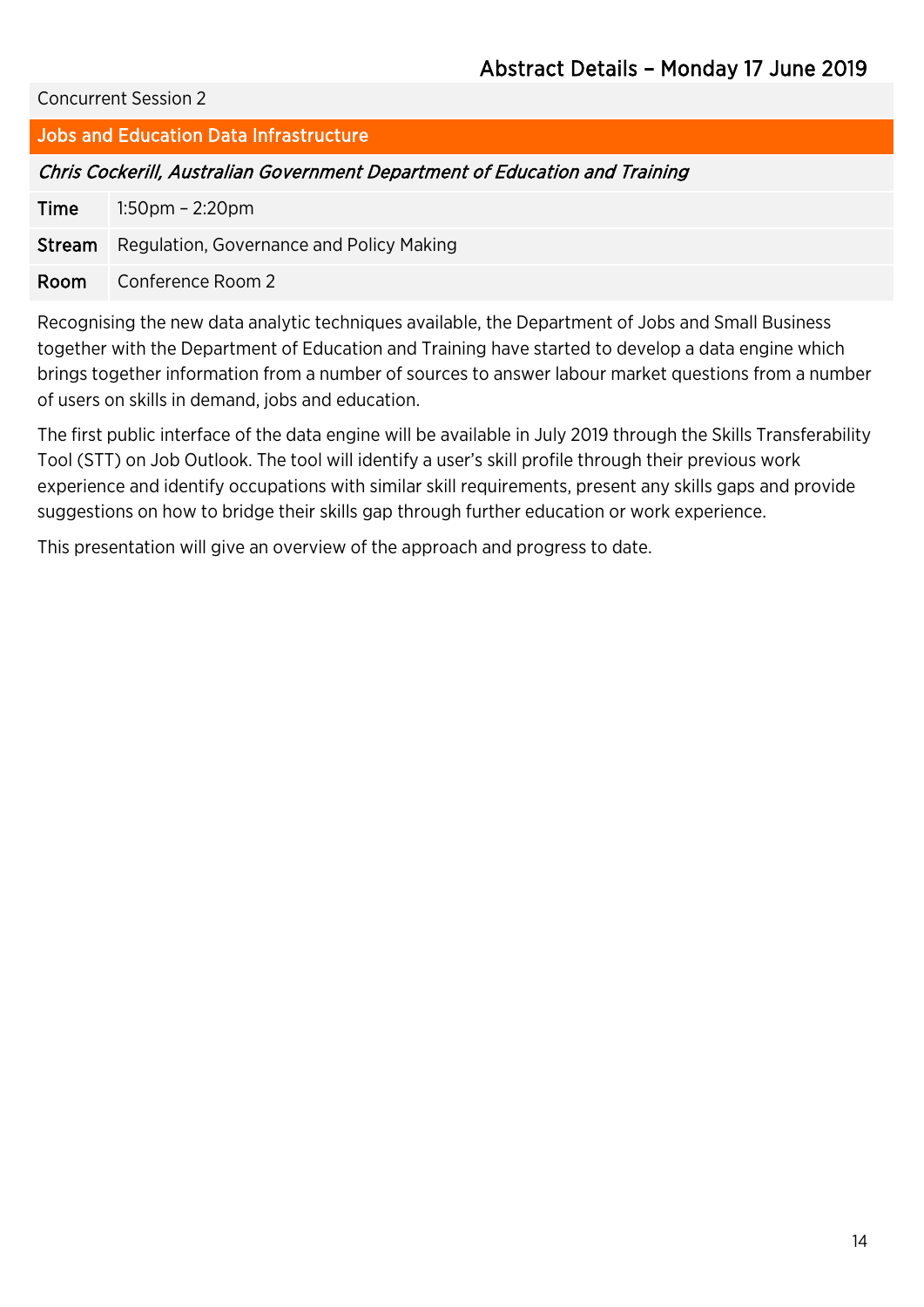Higher vocational education – how does it inform the relation between tertiary education and labour market outcomes?

Susan Webb, Griffith University | Steven Hodge, Monash University | Shaun Rawolle, Deakin **University** 

| <b>Time</b> | $1:50$ pm – $2:20$ pm             |
|-------------|-----------------------------------|
|             | <b>Stream</b> VET for Future Work |
| Room        | Conference Room 4                 |

The paper analyses higher education courses in vocational institutions and uses an established labour market analytical technique to discuss the future of VET and occupational outcomes. It contributes to discussion about the future of VET and provides a deeper understanding of the relationship between tertiary education and labour market outcomes.

Australian tertiary education is changing with the growth of new higher education disciplines. Are the providers of new courses offering similar qualifications to universities or do they bring something new and distinctive? To answer these questions, an overview of developments in higher vocational education, or college-based higher education, in Australia, the UK and Europe will be presented, alongside new insights from an Australian government funded project on higher vocational qualifications and their outcomes.

Increasing the supply of highly educated people is a widely recognised global challenge (OECD 2015). In Australia, the biggest employment growth is in jobs that require high-level qualifications (DJSB 2017). Yet the much expanded university system has left many young people experiencing uncertain graduate futures (Woodman and Wyn 2015; Guthrie 2015).

The paper draws on the work of Elias and Purcell (2004; 2013), which recognised that graduate jobs are changing and led to a new graduate occupational classification to understand changes in supply and demand, SOC(HE)2010, adopted by the UK Government's Office for National Statistics (ONS) and UK careers advisory services. Interrogating the centrally collected data about Australian higher education courses, this paper analyses this course data along with Australian Bureau of Statistics taxonomies of occupations and occupational skill level reveals whether new degrees are providing routes to occupations that previously had not required high-level qualifications. The findings are discussed in relation to credentialism (Brown & Bills 2011) and theorising of vocational education (Wheelahan 2005).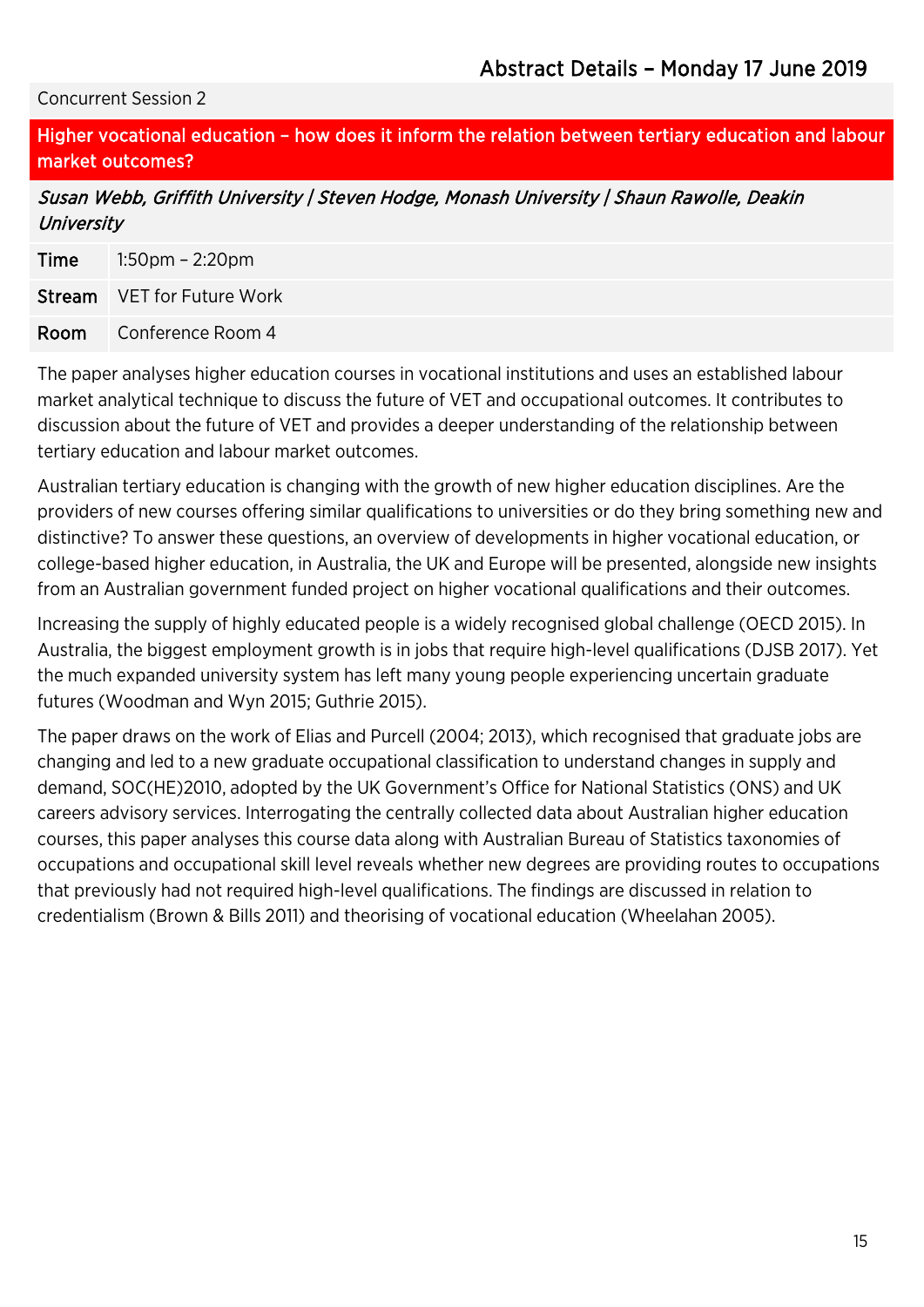#### An Integrated Practical Placement Program: transitioning students with disability into paid employment

Jan Davis, Holmesglen Institute | Stuart Hunter, Holmesglen Institute | Debra Kiegaldie, Holmesglen Institute | Gabrielle Koutoukidis, Holmesglen Institute | Simone Zelencich, Holmesglen Institute | Mike O'Brien, Holmesglen Institute

Time 2:25pm – 2:55pm

Stream The other 'E' in VET

Room Conference Room 1

#### What is the problem?

There are very few opportunities within the Australian workforce for young people with learning disability to reach paid employment with rates of success approximately 30%.

Supported internship programs exist in the UK whereby students are placed with an employer in partnership with a learning institution to be given the opportunity to develop the required work-related skills to transition into paid employment. Evidence suggested these programs are highly successful2. Prior to 2018, there were no known work experience placement programs of this nature within Australia.

#### What did we do?

In 2017, a strategic partnership was established between the Royal Children's Hospital (RCH) and Holmesglen Institute to implement a pilot Integrated Practical Placement (IPP) Program. Ten students with learning disability, studying a Certificate I in Work Education, were placed at the hospital in a range of non-clinical departments for the duration of their course. The research study was supported by a Jobs Victoria Innovation Grant from the Victorian government.

#### Aims

The aim of the research was to compare outcomes from the implementation of the IPP Program with other on campus students enrolled in the course.

#### Method

A longitudinal mixed methods approach was used that measured work skills assessment outcomes and student perceptions of knowledge gains, confidence, motivation and preparedness for work. Focus group interviews were also conducted. Data was collected over 8 months from multiple stakeholders including students, supervisors, parents, course coordinators and the governing steering committee. The study was framed on Kirkpatrick's Hierarchy of Program Evaluation.

#### Results

Since graduation, 70% of the IPP Program students have gained paid employment in a range of roles within and external to the RCH. IPP Program students reported significant gains in motivation, confidence, initiative, independence and self-organisational skills. Parents reported gains in their child's resilience and accountability. Supervisors gained a deeper insight into disability describing the positive impact the students had on the culture of the workplace.

#### Conclusion

The IPP program has had an enormous impact on the lives of these young adults with the majority now in paid employment and more confident to take on work. The program has had a positive impact on the RCH as an organisation, particularly for those managers and staff who rose to the challenge to accept these students.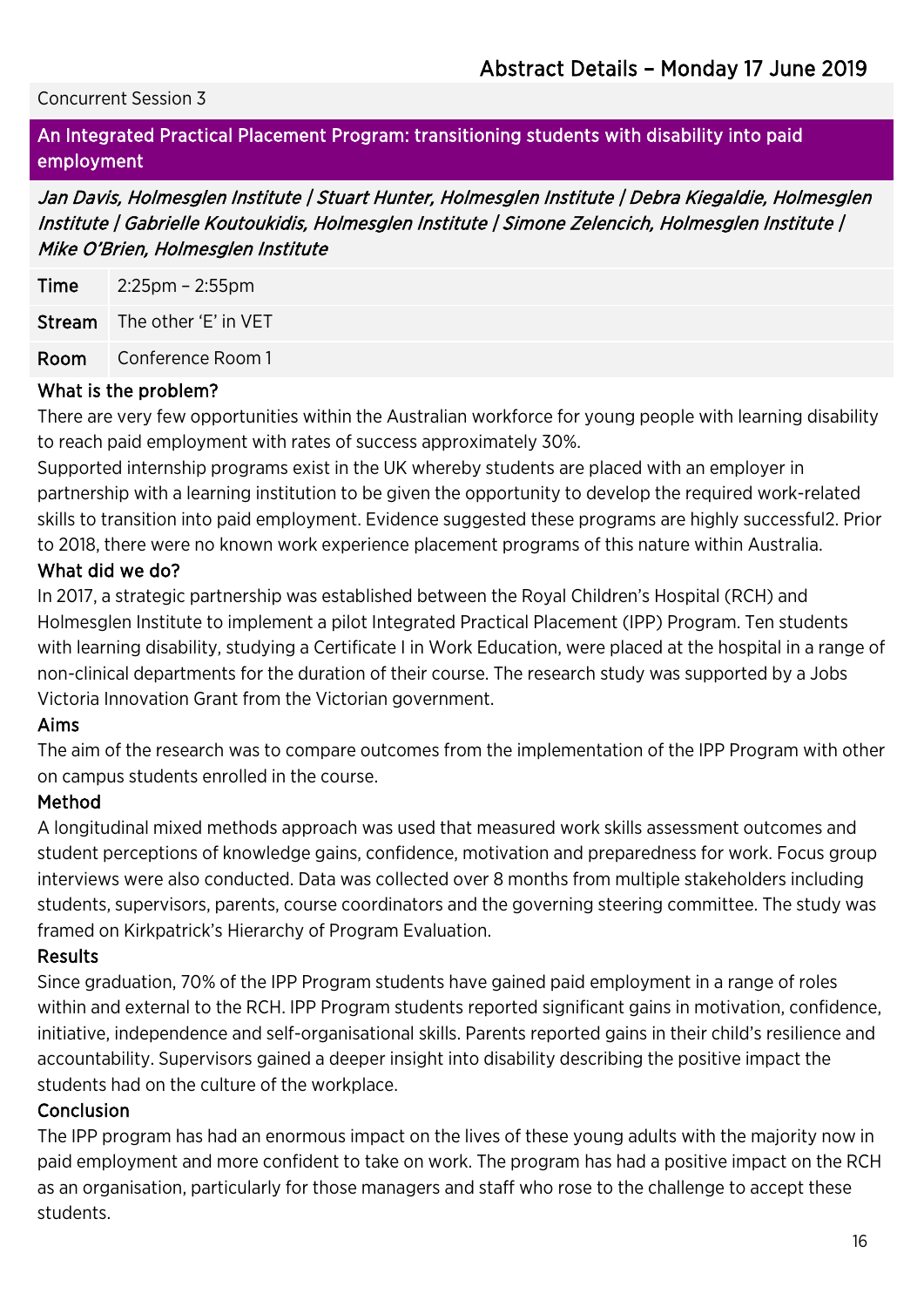#### Adult Numeracy research, policy and pedagogy: an agenda for uncertain times?

#### Keiko Yasukawa, University of Technology Sydney

Time 2:25pm – 2:55pm

Stream Teaching, Learning and Curriculum

Room Conference Room 2

The importance of numeracy as human capital for the national economy, as well as social capital for individuals and their community is acknowledged in national and international policy documents (see for example, SCOTESE 2012, OECD 2013). One of the salient findings from studies of numeracy in people's lives is that numeracy practices are always situated in particular social contexts, and are therefore necessarily culturally and historically contingent (Yasukawa, Jackson, Kane & Coben, 2018). However, numeracy practices are also fluid and unstable, because the social contexts are themselves subject to wider socio-economic influences. In recent decades, we have seen: the decline of the welfare state and the concomitant transfer of a range of risks to individuals; the emergence of 'big data' and the loss of control over one's personal data; the globalisation of work and labour; and the destruction of traditional spaces for collective learning such as unions and community based adult education classes.

In this presentation, I suggest that the fluidity and instability of numeracy practices arising from these larger socio-economic changes are important areas of concern for future adult numeracy research, policy and pedagogy. Considering the role of numeracy in adult basic education and vocational education and training, one could ask whether it is enough to focus on helping adults develop numeracy practices to 'cope' with the demands in work and civic life, or whether there should be spaces for developing critical numeracy practices that question, resist and challenge some of the disempowering forces in people's lives. The presentation draws on findings from recent studies of numeracy practices in a range of different contexts (Yasukawa, Rogers, Jackson & Street, 2018) to present the beginnings of a new agenda for research, policy and pedagogy in adult numeracy.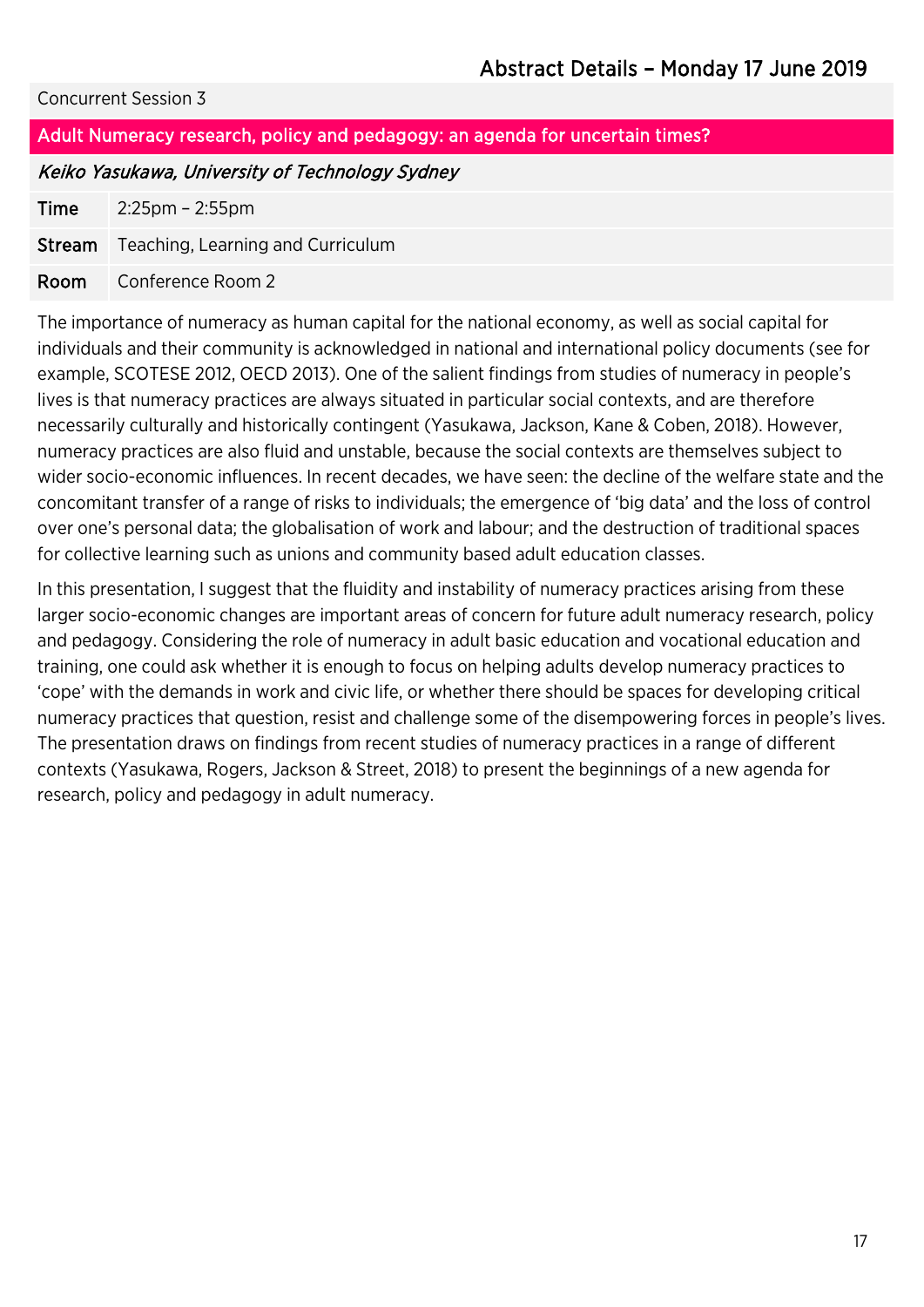#### Competency-based training Australian style: How it exposes VET to risk

#### Erica Smith, Federation University Australia

Time 2:25pm – 2:55pm

Stream Teaching, Learning and Curriculum

#### Room Conference Room 4

Drawing on twenty-five years of research and practice in competency-based training in Australia by the author, the paper shows how competency-based training (CBT) lays the VET system open to poor quality and unethical practice, even to corruption. There has been ongoing controversy about CBT in Australia since its widespread adoption in the early 1990s. While CBT has brought benefits, it has also brought problems. Those problems foreseen by commentators at the time of its introduction have all been realised, but many more unforeseen problems have arisen.

The paper analyses the current style of CBT in relation to a number of key VET features: the nature of Training Packages; the lack of prescription of delivery mode or delivery hours; whether it is compatible with on-line learning; assessment problems; compatibility with the Australian Qualifications Framework; and alignment with requirements of jurisdictional funding systems.

The paper argues that the lack of prescription once seen as a positive feature of CBT Australian-style become a fundamental problem which layer upon layer of additional regulation has not succeeded in addressing. This is partly but not only, but not exclusively, because of ongoing marketisation of the VET system over the past 25 years and more.

The research and analysis for this paper was initially undertaken by the author in preparation for a court case in which she was called as an expert witness. While the court case itself cannot be discussed, the analysis process, which is developed further in this paper, led to a sobering realisation of the extent to which CBT has put the VET system at risk. However, it is important to recognise which problems arise from CBT itself; and which problems arise from the way in which it has been implemented in Australia.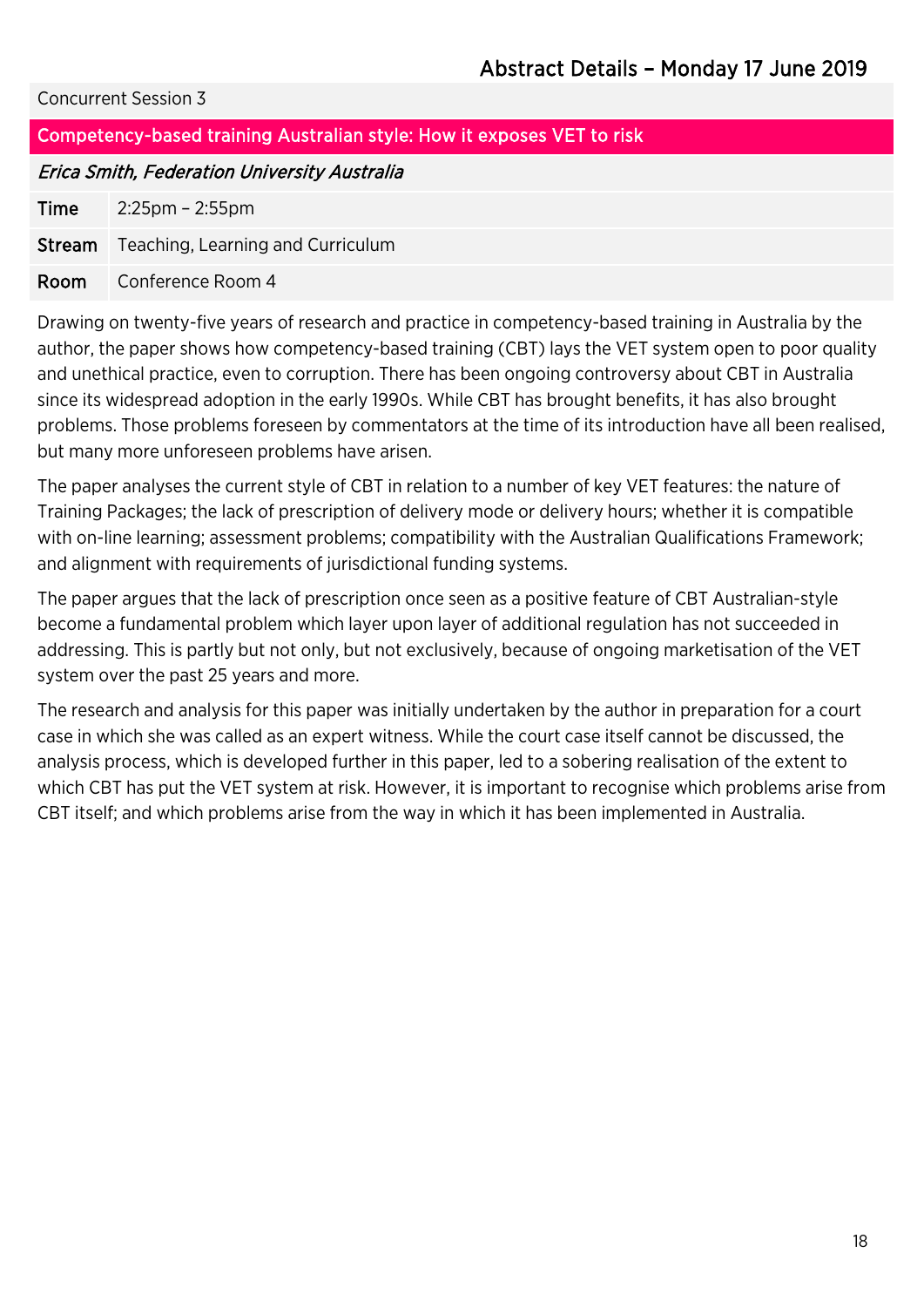Managing VET research studies: learning from experience and reflection for new VET

#### Llandis Barratt-Pugh, Edith Cowan University

**Time**  $3:25 \text{pm} - 3:55 \text{pm}$ 

**Stream** Industry Workplace Training

#### Room Conference Room 1

VET research explores issues to illuminate new understanding for improved VET delivery. However, the strategy underpinning each study is inevitably mediated and modified by the stakeholders and the changing environment that each study encounters. Just as we seek to produce VET knowledge from each study, so we should also seek to produce learning about how to research VET to build cumulative competence. Research theory generally provides guidance on the appropriate structuring of studies, but is often less vocal in the area of the subsequent relational politics that shape studies and outcomes. Just as there is always a distance between policy and practice, and intentions and impressions, so there often is between research strategies and the subsequent study outcomes. It is this research area that this paper addresses and illuminates to inform the research that will underpin new VET.

This paper and presentation reflects on the learning from several national ARC, NCVER and Industry funded VET focused research projects. Each of the studies not only produced findings about VET theory and practice, but often in hindsight, also contributed to increasing understanding about VET research strategy. This paper reviews ten such research studies to illuminate and distil what the studies tell us about researching VET (albeit with a bias towards managing workplace learning) to produce findings that propose ten issues that VET researchers should consider when designing studies and preparing to manage the inevitable politics of the world of practice and dissemination of new VET.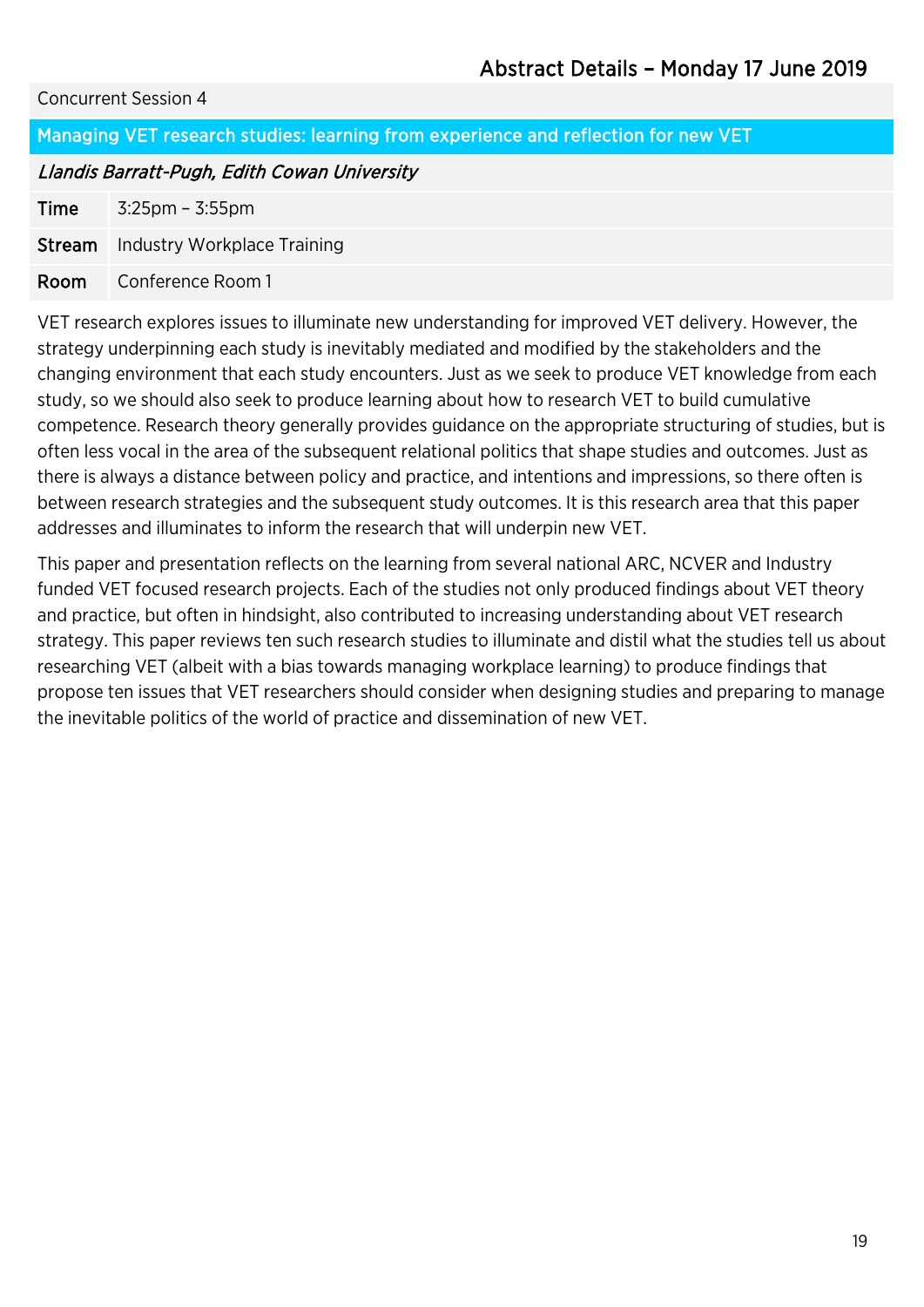#### Vocational Education and Training in Australian youth transitions

#### Kira Clarke, Melbourne Graduate School of Education, University of Melbourne

Time 3:25pm - 3:55pm

Stream Regulation, Governance and Policy Making

Room Conference Room 2

This paper seeks to provide a clear narrative of the dominant policy uses of vocational education and training (VET) as a tool for responding to young people who opt out of or are marginalized from secondary school education.

Within the world's neo-liberal market economies, the completion of secondary schooling is increasingly prescribed in nation state education policies as not only a minimum requirement of entry to the labour market, but as an inherent 'norm' in the perceived linear life trajectories of young people. Despite policy targets and imperatives to make secondary school completion universal, many Anglophone and European Union countries still struggle to address the needs of those young people whose education pathways sit outside this 'norm'. This is also a challenge facing Australian education and training systems.

One of the key policy approaches to addressing the needs of these young people, deemed at risk of slipping outside of perceived 'normative' youth transitions, is VET curriculum, qualifications and institutions, to enable access to post-school training and employment opportunities.

This paper draws on the conceptual framework of Bronfenbrenner, to explore the ways in which Australian youth transition systems have adopted macrosystem and exosystem reforms to more closely align the educational responses to 'at risk' young people with the utilitarian labour market needs of industry. This paper examines the efficacy of macrolevel and exolevel reforms, such as requirements of minimum age of disengagement from full-time education and training and youth compacts for access to state funded education and training programs; in ameliorating microlevel and mesolevel factors that push and/or pull young people outside the linear youth transition norm.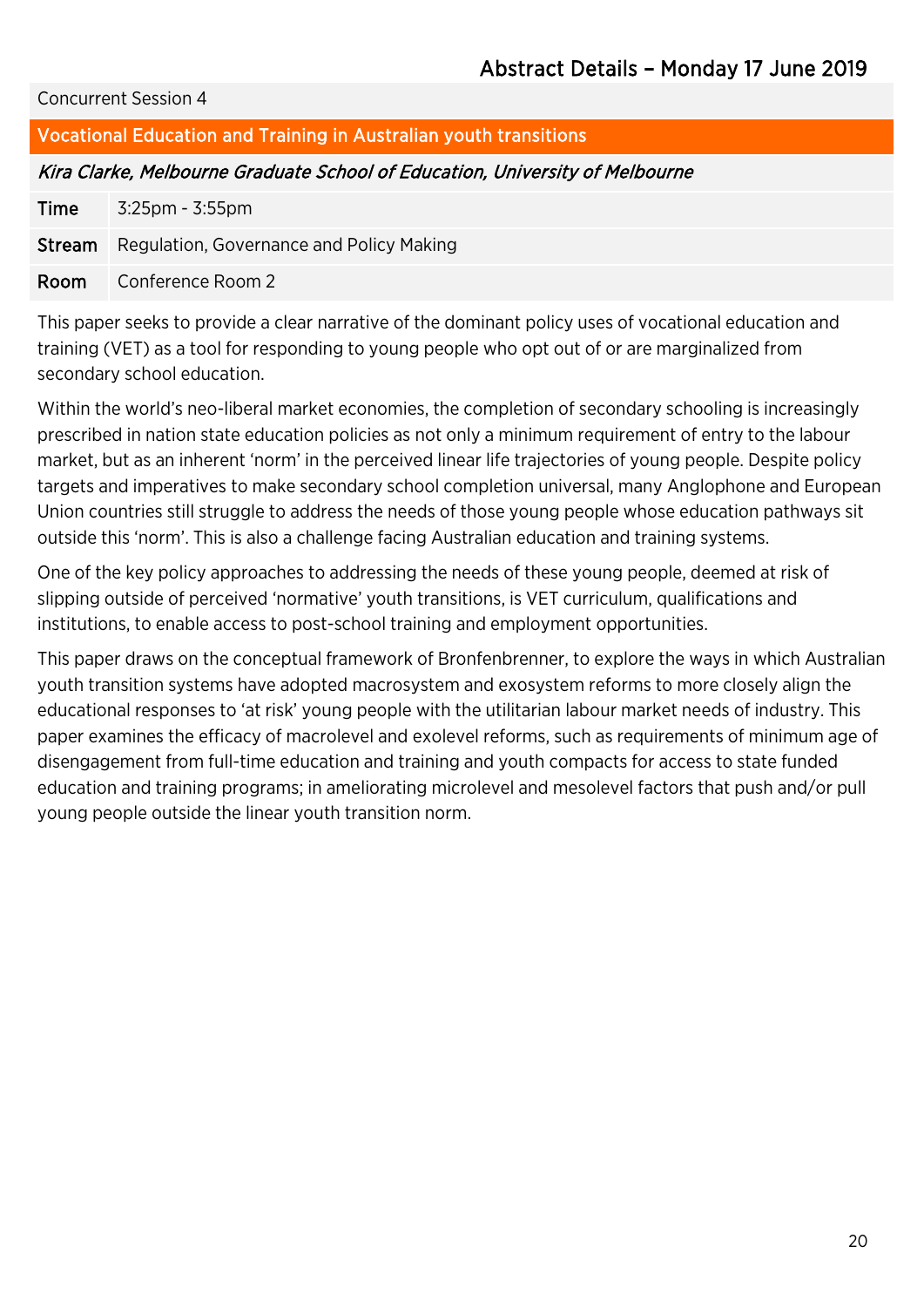## Abstract Details Tuesday 18 June 2019

#### Concurrent Session 5

#### Youth employment, social enterprise and VET for Sustainable Development

#### Peter Kelly, RMIT University

Time 10:05am - 10:35am Stream The other 'E' in VET Room Conference Room 1

During the last 20-30 years, social enterprises (SEs) have emerged as a mechanism for doing various forms of 'social business'. A significant element of this sector is those SEs that work with the most marginalised populations of young people, and that provide some sort of structured VET, often as part of a transitional labour market program (TLMP). These types of SEs often have a focus on VET and TLMPs in arts practice (e.g. Youthworx), or Hospitality (e.g. Charcoal Lane).

The paper is situated in previous and ongoing ARC funded Linkage and Discovery projects on the challenges and opportunities that SE TLMPs (incorporating structured VET) have in promoting the transitions, and the health and well-being of marginalised young people. After the 2007-08 Global Financial Crisis, young people were disproportionately affected by unemployment and precarious employment. In Australia, the most marginalised young people make up more than 55% of those unemployed for more than a year. Social enterprises are a rapidly expanding sector of the Australian economy with 20,000+ programs in operation.

I will report on a current ARC Discovery Grant (DP170100547) titled: Arts based social enterprises and marginalised young people's transitions. The three-year project aims to analyse how art-based social enterprise organisations manage training and work transitions and develop the health and well-being of marginalised young people.

I will also report on a three-year ARC Linkage project in collaboration with the third sector organisation Mission Australia. This project (Capacity Building and Social Enterprise: Individual and Organisational Transformation in Transitional Labour Market Programs) conducted research in Mission Australia's SE TLMP, situated at their restaurant, Charcoal Lane. This SE provides VET and support for unemployed Aboriginal and non-Aboriginal young people.

The paper will argue that social enterprises that provide structured VET in a TLMP context can provide a productive mechanism that enables the VET sector to make concrete contributions to meeting the goals of Sustainable Development (SDGs) articulated by the UN, its agencies, and member states (for example, UNESCO UNEVOC identifies youth employment, VET and SDGs as one of its priority themes; and the projects directly address particular UN SDGs, including: SDG 4 Ensure inclusive and quality education for all and promote lifelong learning and SDG 8 Promote inclusive and sustainable economic growth, employment and decent work for all).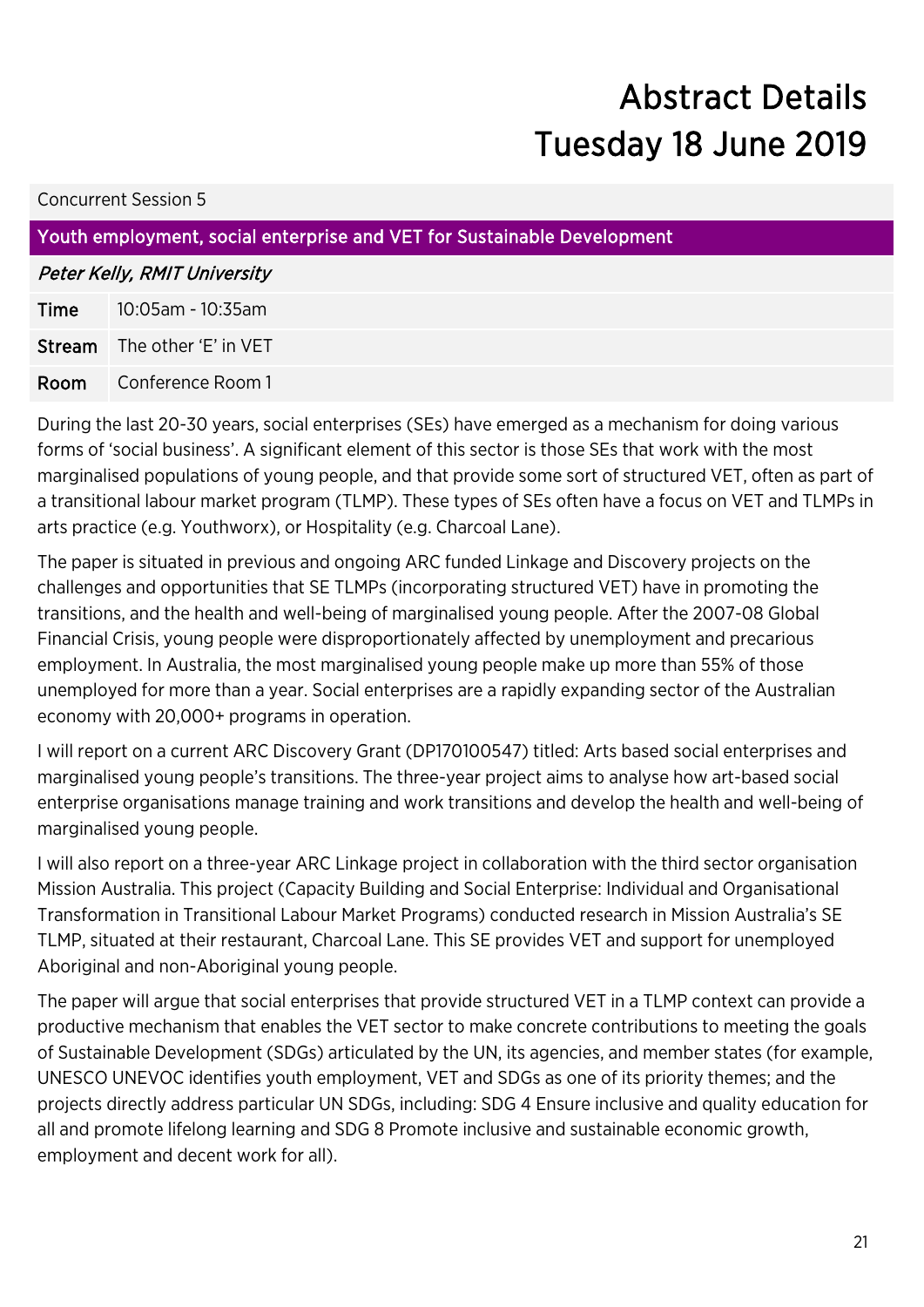#### Online learning for paraprofessionals in the legal service industry

#### Cynthia Martell-Stark, Toi-Ohomai | Gemma Piercy, University of Waikato

Time 10:05am - 10:35am

Stream Teaching, Learning and Curriculum

Room Conference Room 2

Online learning is one of the most cost-effective solutions to overcoming barriers to participation in VET. However, such individualistic and disjointed learning opportunities do not always work pedagogically to engage students. With the challenges currently facing the VET sector in New Zealand on the sustainability of providers, online learning is an inevitable pedagogical shift. [1,2,3] Given the importance of online learning, it is vital that innovative teaching techniques be explored in order to fulfil the overall goal of creating work ready graduates that will meet the future labour market demands [2,3,4]. This paper sets the stage for a presentation of a research project that intends to provide evidence that the constructivist online pedagogical approach taken by Toi Ohomai Institute of Technology is effective in engaging legal executive students and preparing them for their role in legal practice [5,6,7]. Such approaches can improve learner engagement and more importantly by exposing students to problem based learning techniques students are prepared for the kinds of organisational shifts that are likely to occur in the legal profession given the consequences of automation [8,9,10]. In order to assess the impact of the shift to constructivist practices, students in the 2017 cohort were asked to provide feedback on their learning experiences. A key finding from this research was that online learning using a constructivist approach encourages and fosters student collaboration and subsequently creates a community of learning that enhances the experiences of all participants [7]. To extend the value of this project, the researchers intend to ask, given the levels of student engagement, what subsequent changes have occurred in the transferability of the skills and knowledge from the New Zealand Diploma of Legal Studies. This question will be answered through discussions with employers and graduates from the 2017 and 2018 cohorts about the benefits and applicability of content and teaching techniques to work practices in legal environments.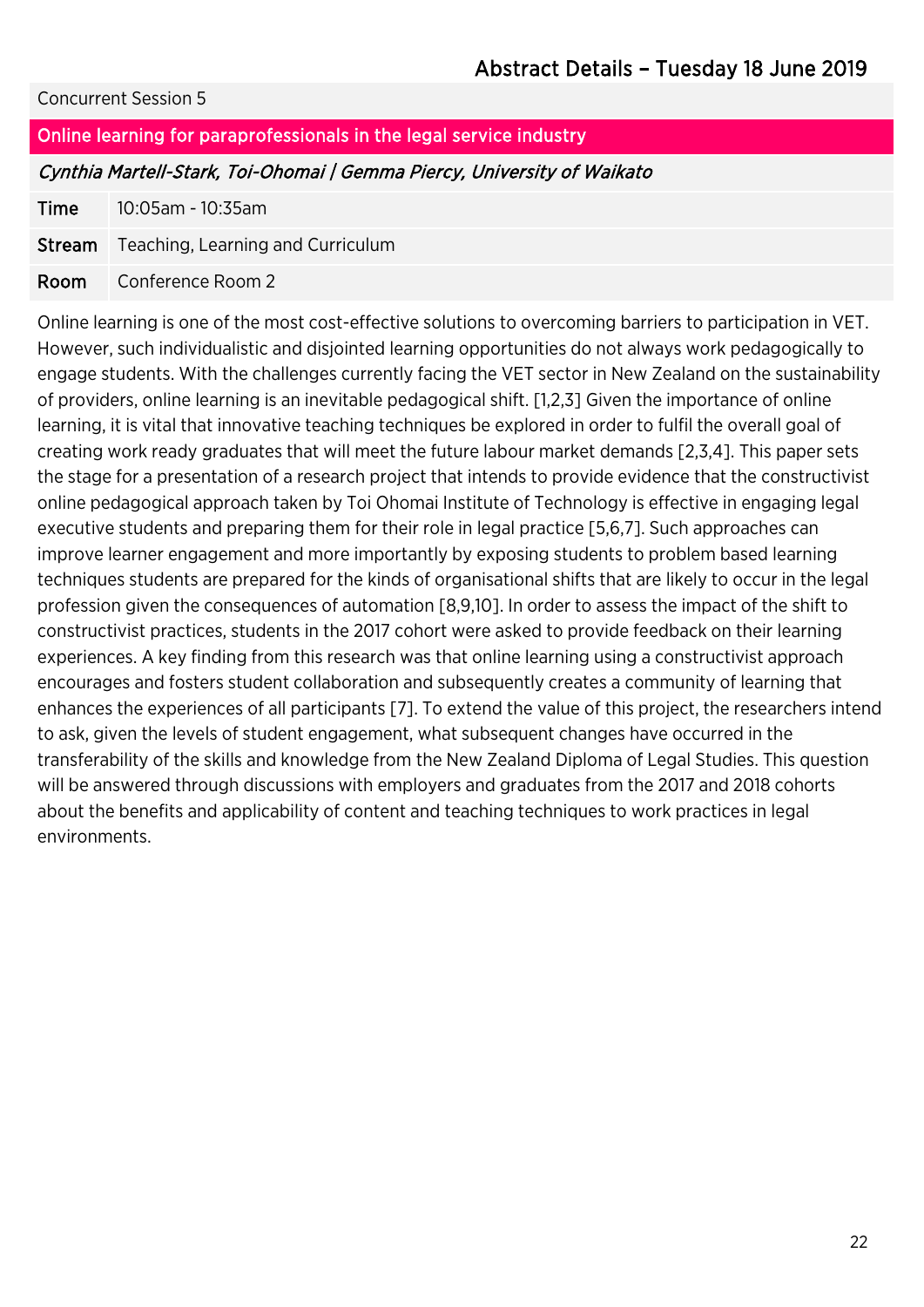#### 'The student as researcher: preparing people for a rapidly changing workforce'

#### Henry Pook, Holmesglen Institute

Time 10:05am - 10:35am

**Stream** Industry and Workplace Training

#### Room Conference Room 4

Until recently scant attention has been paid to the nature and extent of student involvement in applied research projects within the vocational education sector. Not only has this discounted the contribution of vocational education students to the innovation economy, it has also contributed to a broader problem that limits the recognition of TAFE as a contributor to applied research. This paper examines the nature of student involvement in research in TAFE and establishes that student participation in applied research occurs across the vocational sector, and in varying ways.

Working from a typology that categorises student approaches to applied research, I present a range of case studies, each drawing upon a particular type of applied research. These include: student/trainee experiences derived from a research based consultancy, e.g. a 'live-work 'project; staff initiated projects that allow students to frame the parameters of research and present the outcomes at a conference or industry showcase; and research outcomes derived from work within an industry environment in order to learn about applied problems and ways to overcome them. These research activities incorporate students working alongside staff researchers as well as students independently conducting their own research.

Case studies of applied research may include:

- in-class projects;
- 'live-work' projects in the trades;
- trialling of industry product or new work processes;
- projects with industry or community partners;
- 'capstone projects';
- project-based learning in diploma and advanced diploma level programmes;
- research-based units taken as part of a course of study, usually as a part of an applied degree programme;
- student entrepreneurship activities;
- work placements; and
- internships.

In drawing upon these case studies I also review how such engagement with research enhances student awareness of industry and community, better prepares them to cope with the uncertainties of a rapidly changing work environment, and concomitantly strengthens the profile of applied research in TAFE.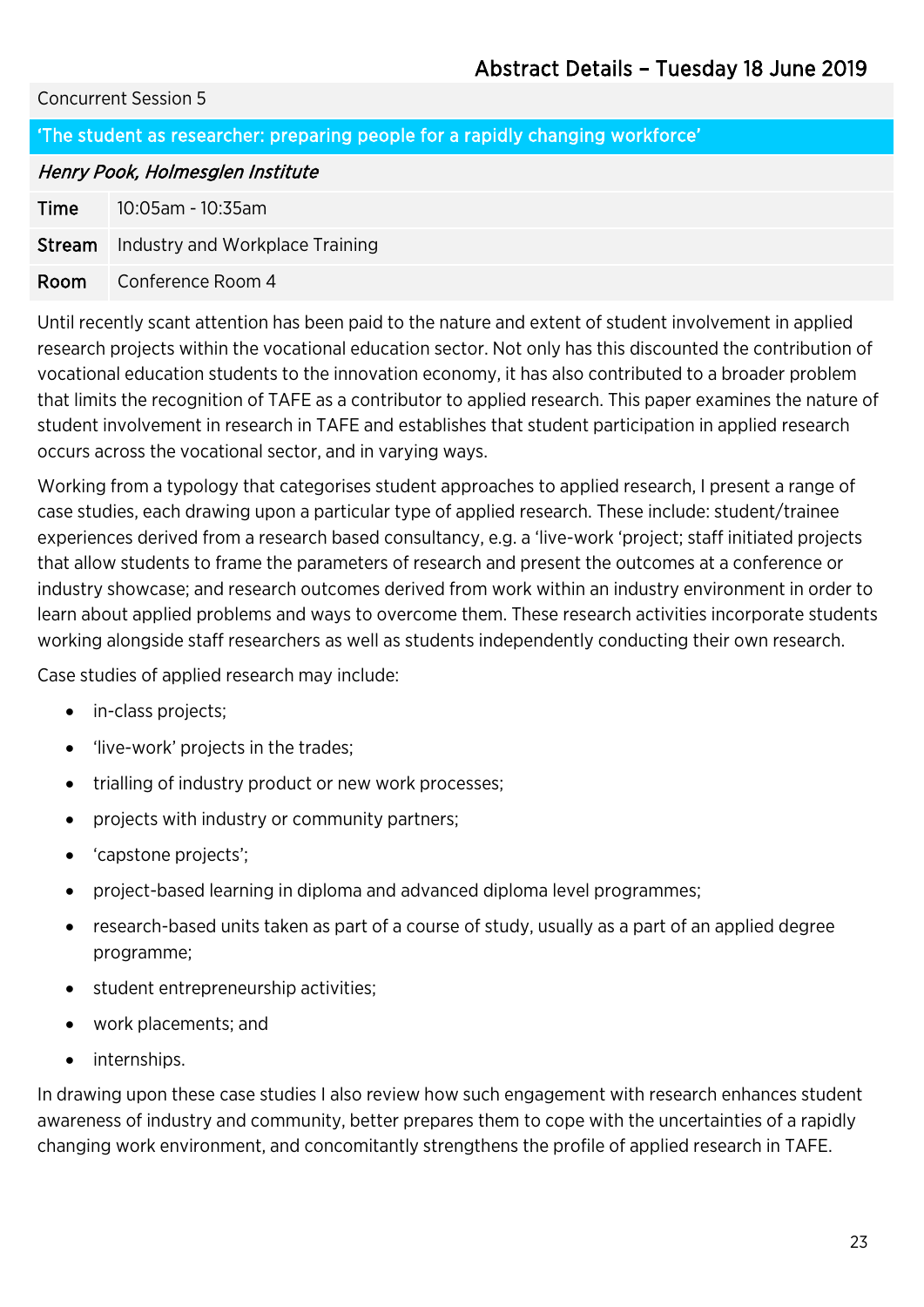The role of VET Diplomas in a contested tertiary system: past, present, future

Damian Oliver, TAFE NSW | Joseph Cho, TAFE NSW | Hannah McIntosh, TAFE NSW | Janaka Biyanwila, TAFE NSW

Time 11:00am - 11:30am

**Stream** Regulation, Governance and Policy-Making

Room Conference Room 1

This paper examines recent trends in the enrolments in Diploma qualifications in Australia, and their underlying economic, demographic and policy drivers before posing the question: what is the role of VET diplomas in the emerging Australian labour market?

Between 2008 and 2017, the number of government subsidised enrolments in VET Diploma qualifications decreased from approximately 149,000 to approximately 143,000. During that time the introduction of VET FEE HELP, then its reform and replacement with VET Student Loans, led to the number of loansupported enrolments fluctuating from 5,272 in the early days of the scheme in 2009, peaking at 320,703 enrolments in 2015, before subsiding again to approximately 95,000 in 2017.

Although a lot of discussion has focused on the impact of VET Fee HELP scandals, these rapid changes occurred during a turbulent period of policy change in secondary education and higher education. The raising of the school leaving age in 2009 has led to a fifteen percentage point increase in school retention rates. And the uncapping of domestic undergraduate places in 2010 (though later reversed) led to a 35 per cent expansion in university participation.

Together, these changes have eroded two of the primary rationales of the VET Diploma qualification: as a suitable post-school qualification for capable early school leavers and as a pathway to higher education studies for those whose Secondary Certificate results were insufficient to gain a Commonwealth Supported Place.

This strengthens employment and career advancement as the dominant rationale for undertaking a VET Diploma. While the strong vocational focus of VET remains an advantage, the system must ensure that its architecture (particularly training packages) reflect the reality of contemporary labour markets and can keep pace with rapidly changing job roles, skill profiles, and learner preference.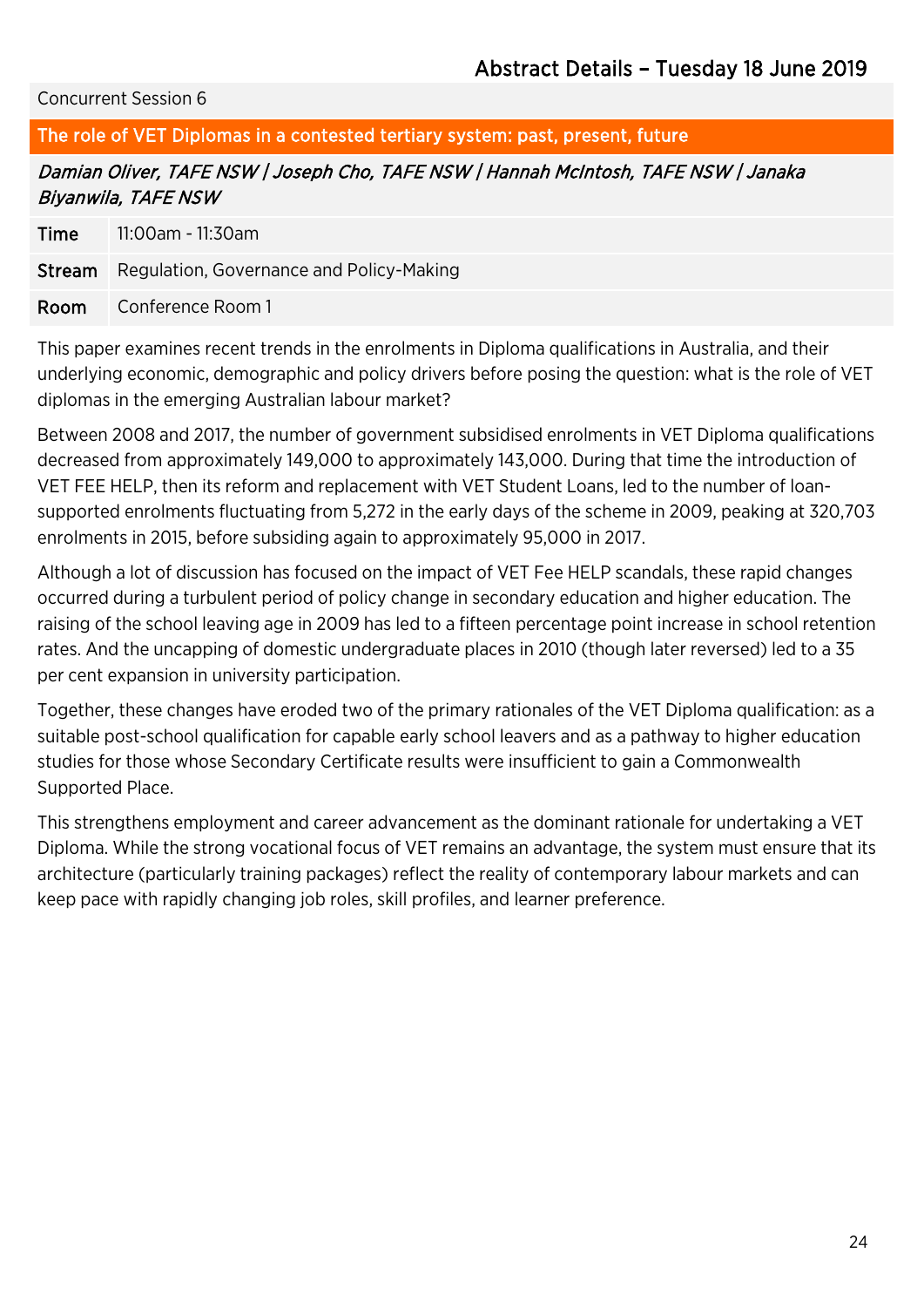| The Future of Work in Queensland to 2030 - Evolution or revolution? |                                   |  |
|---------------------------------------------------------------------|-----------------------------------|--|
| <b>Brett Hall, Jobs Queensland</b>                                  |                                   |  |
| Time                                                                | 11:00am - 11:30am                 |  |
|                                                                     | <b>Stream</b> VET for Future Work |  |
| Room                                                                | Conference Room 2                 |  |

The future of work, the workplace and workforce is a complex topic. A highly skilled workforce will underpin our future prosperity, and VET plays a major role in the supply of skills. What is unclear is how the VET system will transform to support the future workforce. The Queensland Minister for Small Business, Employment and Training has asked Jobs Queensland to investigate the Future of Work to 2030, to highlight what it will mean for employment and skills policy in Queensland.

Our landmark project consists of three phases:

- 1. an extensive literature review that is available at our website (see: https://jobsqueensland.qld.gov.au/projects/future-of-work)
- 2. engagement and social research (underway); and
- 3. a final stage, yet to commence, with deeper research into important topics where evidence is lacking.

Phase one explored drivers that will influence the future of work: technology; demographic and social changes; and policy, institutional and regulatory influences. Globalisation is both a cause and effect of these drivers. We found that change is not new, but what is new is who will be impacted and the extent of the impact, which will be largely felt at the task level. As tasks change, demand for upskilling and reskilling will grow and propel a trend of lifelong learning. Together with an ageing population and other sociodemographic changes, learner cohorts and modes of training and delivery will diversify. We found there is limited research that is specific to the unique Queensland context, with its high ratio of small businesses, growing exports and strong regions. For this reason, Jobs Queensland is currently engaging with hundreds of Queenslanders statewide.

I will describe highlights to date and their implications for skills and employment. Through skills and employment policy we can prepare now for our workforce of 2030.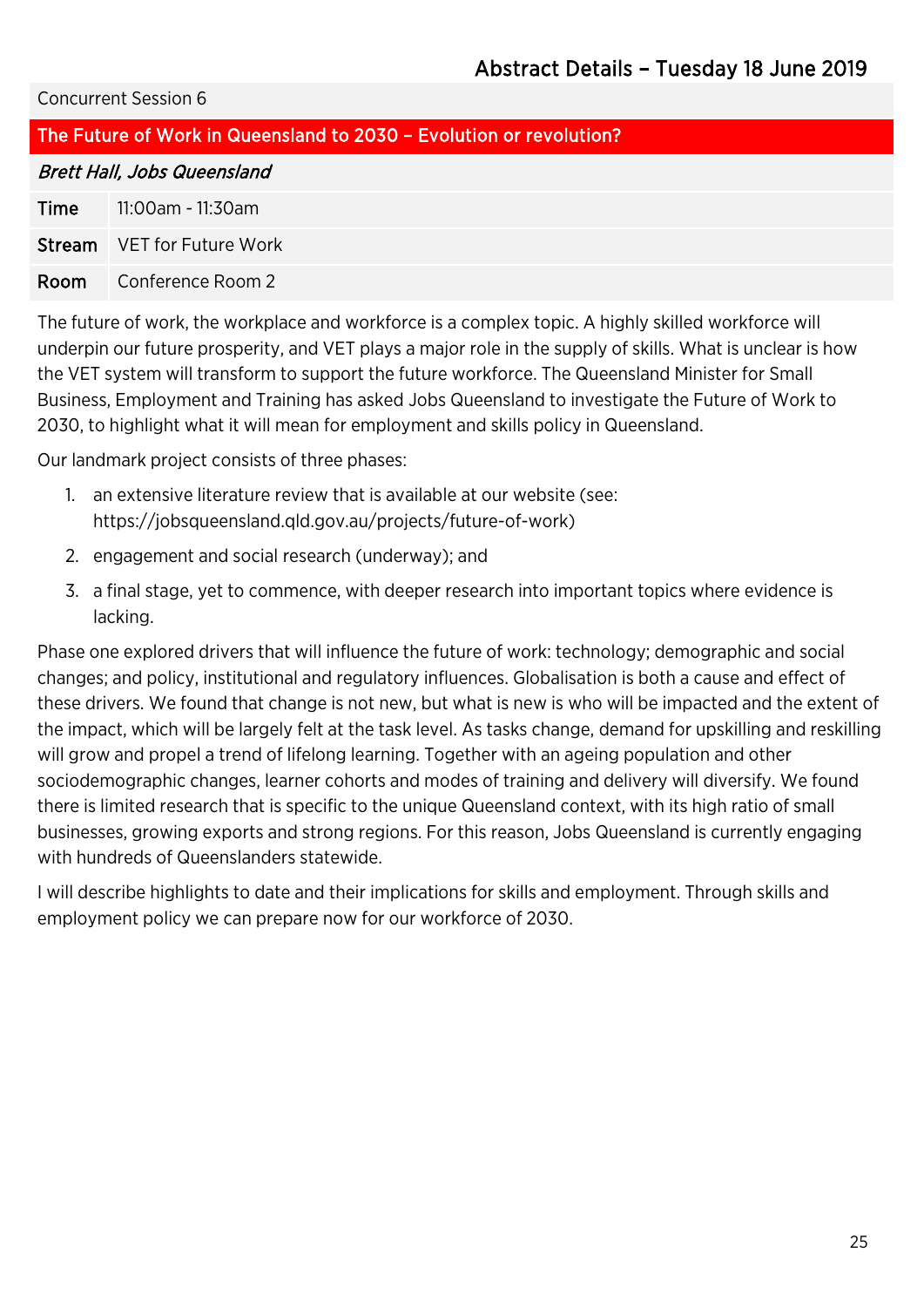#### Individualised Learning Approach (The Three Ps)

#### Shayne Baker, University of Southern Queensland

| Time | 11:00am - 11:30am                               |
|------|-------------------------------------------------|
|      | <b>Stream</b> Teaching, Learning and Curriculum |
| Room | Conference Room 4                               |

An ongoing challenge for education and training providers is to ensure learners are able to achieve maximum learning and recognition for their vocational education pathways. The strategy and case to be presented could best be described as at 3 P approach to the provision of vocational education and training. That is:

- 1. How we support **people** in their education and training
- 2. What processes we use to provide education and training
- 3. The place where the learning opportunities are provided

The aim of this presentation will be to share a strategy that has been successfully implemented in an enterprise to provide education and training for the members of the workforce in a multidisciplinary manner from a certificate through to a degree outcome, entirely through work-based learning (WBL) pedagogy.

The research was conducted with six candidates through their journey applying WBL activities with projects and initiatives to improve processes and performance in the workplace. The candidates work involved designing the learning component through WBL by undertaking an initial phase to review their previous learnings and qualifications with a learning advisor. The other component of this phase was to develop a learning plan to encapsulate an area of study or disciplinary process, i.e. finance, marketing, human resources and warehouse.

The second phase was for the candidates to prepare and undertake a problem based/research led learning activity through one or more workplace projects with the support of the employer.

The final phase involves a structured review and development of a final project report to outline the outcomes and learnings achieved through the work based projects.

The research undertaken includes post-program interviews with the six candidates and the General Manager and provides an example of a relatable model for all workplaces as well as education and training providers.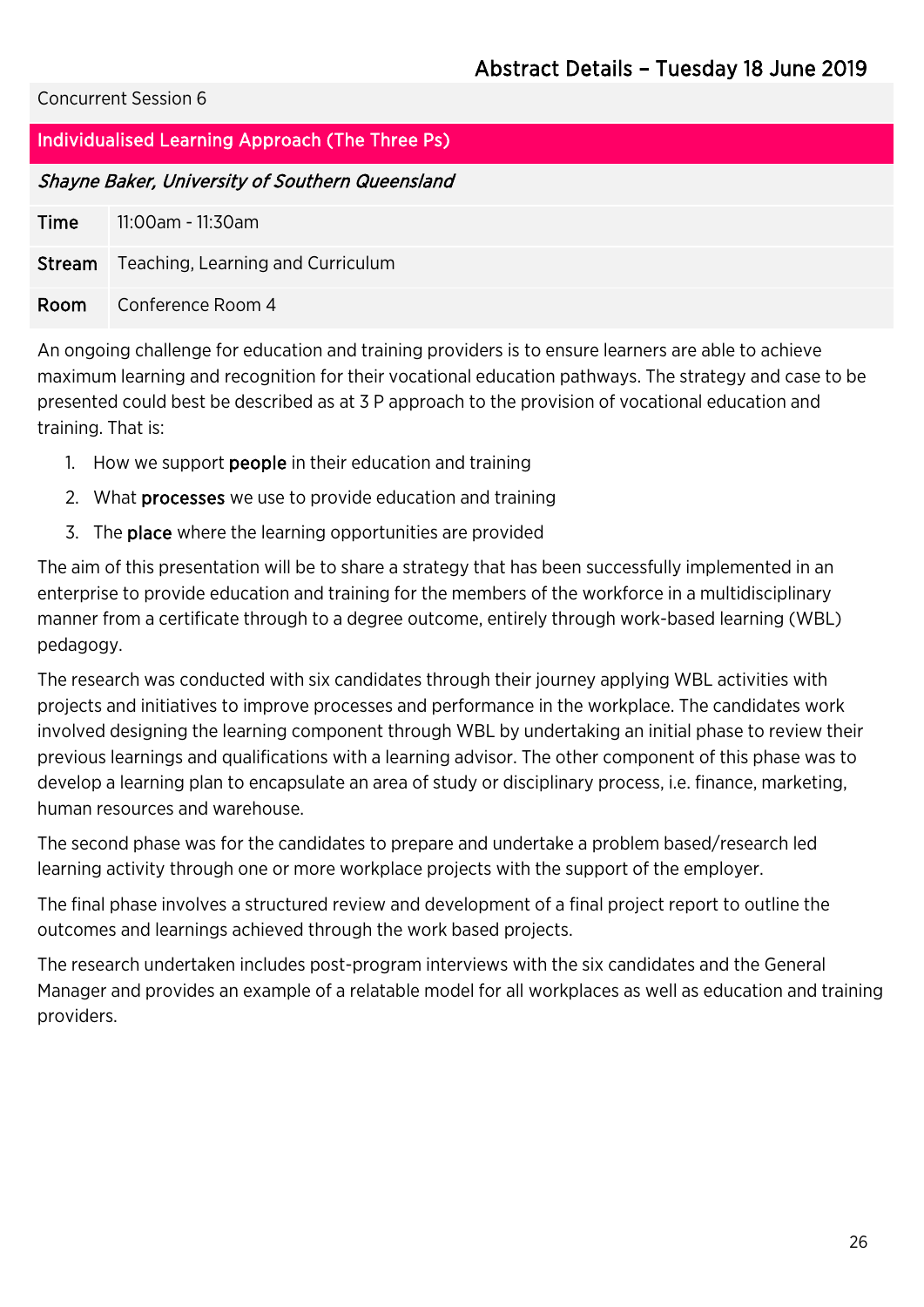| Teachers vs. Trainers: Distinctive Practices in Tourism and Hospitality |                                   |  |
|-------------------------------------------------------------------------|-----------------------------------|--|
| Rajiv Gulshan, William Angliss Institute                                |                                   |  |
| Time                                                                    | 11:35am - 12:05pm                 |  |
| Stream                                                                  | Teaching, Learning and Curriculum |  |
| Room                                                                    | Conference Room 1                 |  |
|                                                                         |                                   |  |

The aim of this research is to better understand the individual trainer's implicit judgement policies while conducting assessments in a vocational setting and comparing it to the teacher's assessment of similar subjects in higher education courses. In the report prepared on assessment issues in VET, Halliday-Wynes and Misko (2012) argue that training and assessment (TAE) qualification "focuses on compliance and meeting the AQTF requirements. It does not focus on strategies of teaching, designing of curriculum, and pedagogical skills. Vast majority of trainers who teach in Australian VET sector do so without any university qualifications in teaching" (p. 19). Currency of the industry skills and knowledge is more highly valued than the teaching skills. The expectation is that the teaching and assessing expertise can be picked up on the job.

However, one of the findings of the report on the effects of teacher/trainer qualifications on the quality of VET teaching and training is that "higher level qualifications in VET pedagogy make a significant difference to VET teachers' confidence and ability in teaching a diversity of learners" (Smith, 2018, p. 2). The proposed study will focus on tourism, culinary and hospitality assessment practices at vocational and higher education levels and investigate if the level of pedagogical education can in fact impact on the quality of teaching and assessing.

Critical decision making (CDM); a type of cognitive task analysis, is planned to be used to interview participants of this study. CDM is a retrospective interview technique that involves asking the experts to recall an incident where their judging abilities were tested. Subsequent to the recall, a combination of verbal and think aloud probes are operationalized to enable the expert decision maker to reflect on their cognition, in the course of reaching that decision (Crandall, Klien, & Hoffman, 2006). The various themes that emerge in the conversation between the interviewer and participants; in particular, the points of commonality, differences and tensions as exposed by the assessors when speaking of their assessing practices will be identified and presented.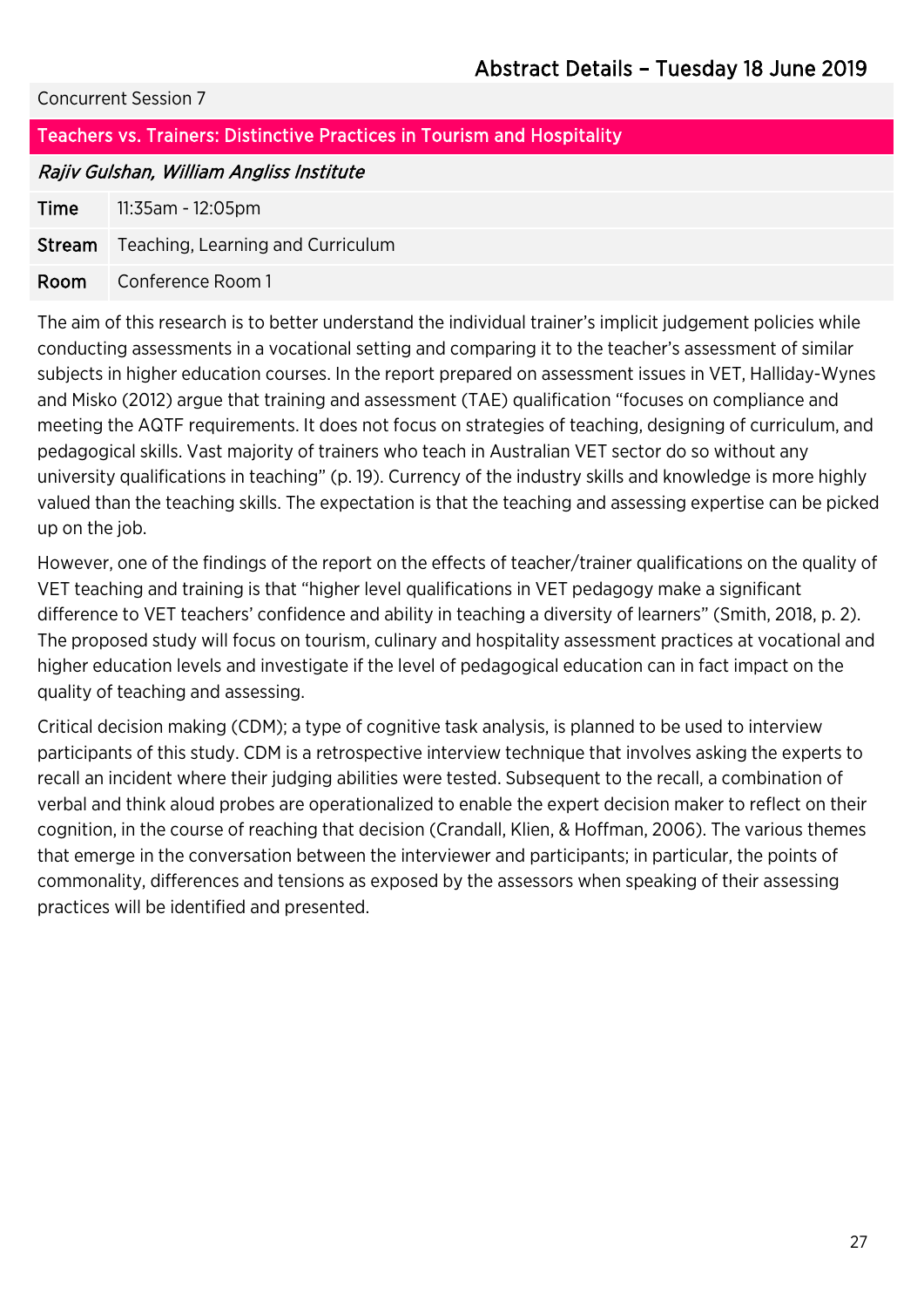#### Making a difference or making a dollar? Intermediary organisations in apprenticeships

#### Erica Smith, Federation University Australia

Time 11:35am - 12:05pm

Stream Regulation, Governance and Policy-Making

Room Conference Room 2

In apprenticeship systems, intermediary organisations typically assist with recruitment and/or management of apprentices. This paper compares and contrasts the two major intermediary organisation types in apprenticeship systems in England and Australia. It focuses particularly on the way in which the organisations are funded, and the effects of funding on their operations. There has been very little research on intermediary organisations, and no prior international comparison. The encouragement of third party agencies has been a feature of governments wishing to expand apprenticeship systems; hence there is a need for evidence to inform governments' decision-making.

The paper is drawn from data gathered for a recent research project funded by the International Labour Organization, undertaken by desk review of documents including government-commissioned evaluation reports, analysis of intermediary organisations' web sites, and conversations with government personnel, peak bodies and other experts in the two countries, some of whom also assisted with validation. The paper draws out and analyses data specifically on Australia and England: in Australia, Group Training Organisations and Australian Apprenticeship Service Network providers; and in England, Group Training Associations and Apprenticeship Training Agencies.

It was clear that there were considerable differences in approach and ethos, both among and within the intermediary organisation types. Some had evolved organically, often in specific industry or geographical areas, but some had sprung into being to access financial opportunities, whether funded by government or, to a lesser extent, through fee-for-service opportunities afforded by government endorsement. Such evaluations as exist have highlighted some problems associated with profit-driven intermediaries, and the research has uncovered more such problems. The Australian 'AASN' providers, for example, are particularly profit-driven. The paper presents a framework for understanding intermediary organisations based on funding sources, and warns against 'contracting out' basic functions of apprenticeship to private providers.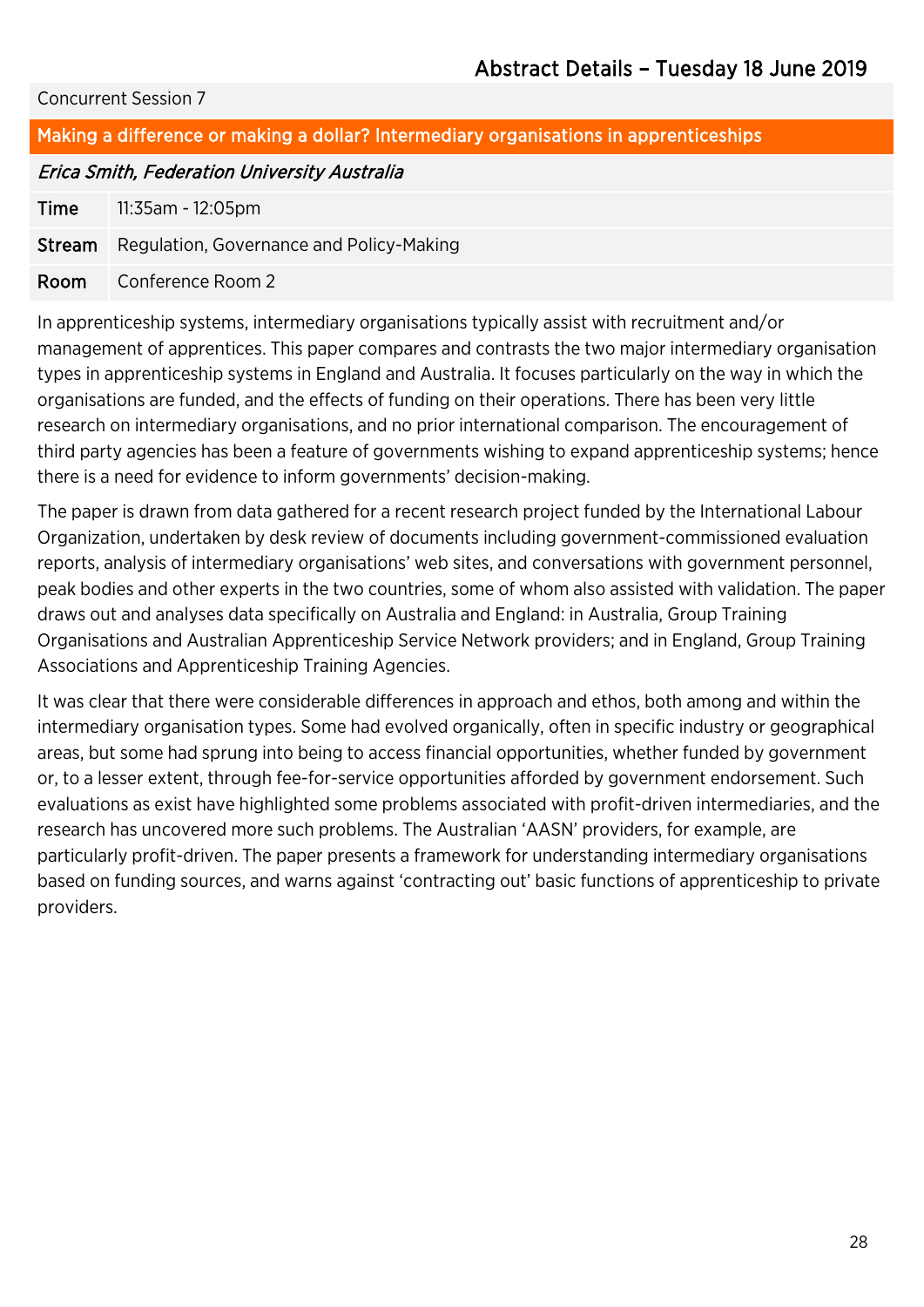### Vocational Education and Training in Schools: enabling opportunity or reproducing inequality? Kira Clarke, Melbourne Graduate School, University of Melbourne **Time** 11:35am - 12:05pm Stream | VET for Future Work Room Conference Room 4

Increasing numbers of Australian young people are using this vocational curriculum to enable their school completion. VET in Schools enrolments have grown rapidly over the last decade (Clarke 2013, NCVER 2017, Klatt, Clarke & Dulfer 2017), and VET in Schools participation now accounts for 14.3 per cent of the 15-19-year-old population (NCVER 2018). As users of this VET in Schools curriculum, students, and their families, have expectations that the vocational qualifications they attain while still at school, will be building blocks for entry to sustainable employment and higher level study (Clarke & Polesel 2013, Chesters 2018, Curtis & Gemici 2018). An important question to consider is, to what extent are these expectations matched by the reality of VET in Schools' currency in the labour and training markets? Put simply, how effective is VET in Schools?

This paper draws on a seven-year program of research to illustrate the complex role for schools in supporting effective transitions and the ways in which current models of VET in Schools do not provide effective occupational preparation. Drawing on consultations with more than a hundred key stakeholders and analysis of existing participation and outcomes data, this paper sets out three key dilemmas that are undermining the capacity of VET in Schools to provide the job and further training outcomes that young people expect.

These dilemmas include: a contested policy purpose for VET in Schools, the uneasy fit of VET in Schools within inherently traditional structures of senior secondary education, and the residualisation of VET if Schools participation within lower socioeconomic government schools (Clarke, 2013; Clarke 2014). These dilemmas, have implications not only for the ways in which federal and state policy may be used to strengthen models of occupational preparation in Australia, but also for the ways in which schools respond effectively in their obligations to an increasingly diverse cohort of school completers.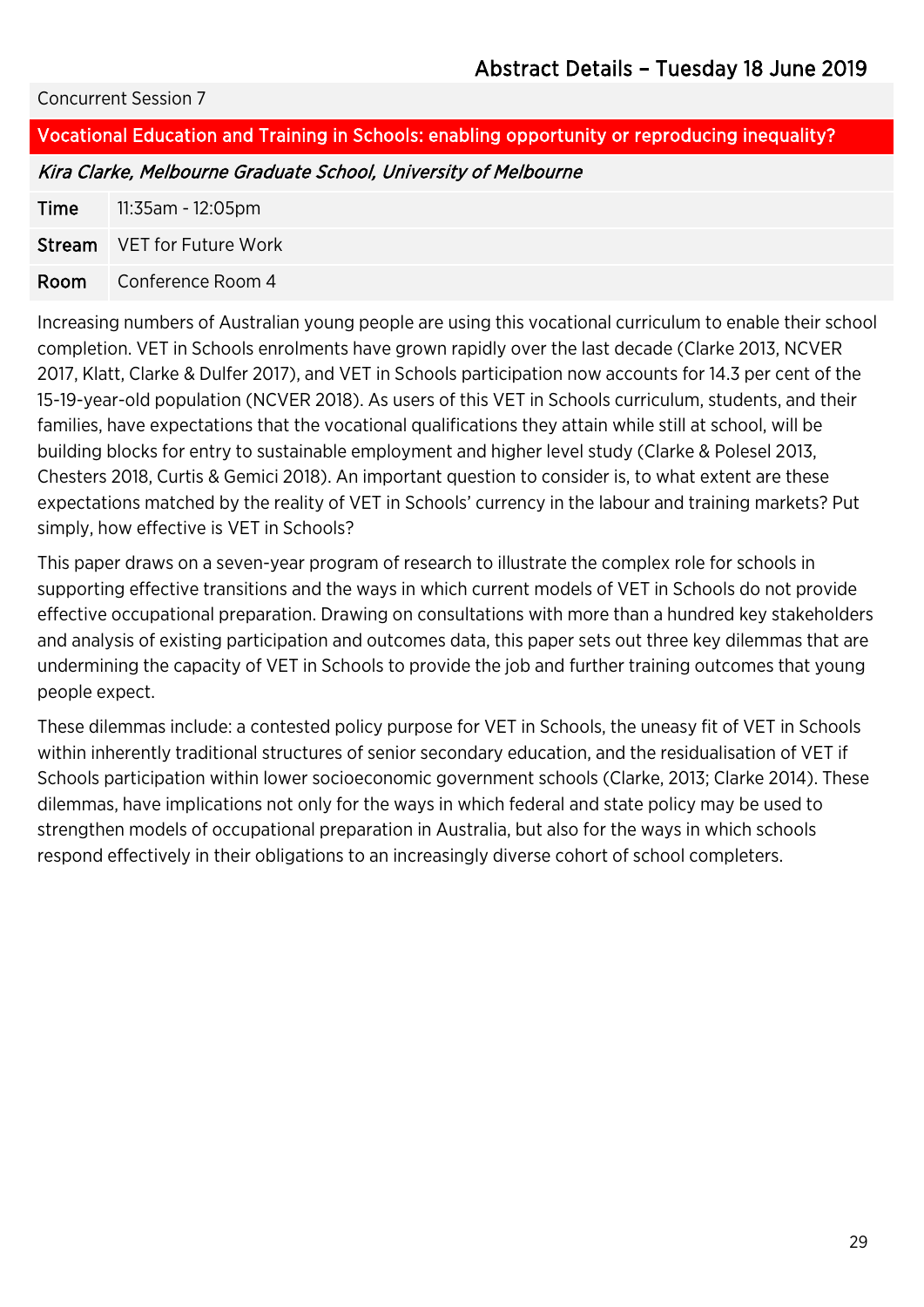Vocational Teacher Professional Development – is Micro learning the key to effective blended models of Distance Education

Tania Teese, Box Hill Institute | Annemaree Gibson, Box Hill Institute | Chris Ho, Box Hill Institute

Time 12:45pm - 1:15pm **Stream** Teaching, Learning and Curriculum Room Conference Room 1

This paper is based on the Educational Management Action Research (EMAR) (Coghlan, 2001) project that analyses and attempts to identify effective blended learning strategies and resources implemented by the Teaching and Learning Enhancement (TLE) team

New technologies have revolutionised the way people learn. The central question of this action research study is whether the use of Micro credentials can improve learning and remove any barriers to learning as perceived by the Managers and Teachers at a Victorian TAFE institution during the design and implementation of the Continuing Professional Development Distance Education (CPDE) model (McPherson, 2004) for the Australian Skills Quality Authority (ASQA) mandated Teacher Credential Upgrade (TCU).

Marian Byrka's documented five (5) Blended Learning strategies (BLS) (Byrka, 2017) provides a robust framework for analysis of the current design, and implementation. Micro learning and Micro credential literature (Major, 2018) informs proposed instructional design for future CPDE's at BHIG.

The mixed-methods research approach in this study of 196 TAFE teachers at the one Victorian TAFE Institute involved qualitative data from surveys, interviews and observation of and participation in tutorials, and quantitative data from Learning Management System (LMS) learning analytics.

The report concludes that there is scope for consideration of more varied approaches to the delivery of accredited and non-accredited teacher professional development in Vocational education to a diverse learner cohort across diverse domestic and international sites.